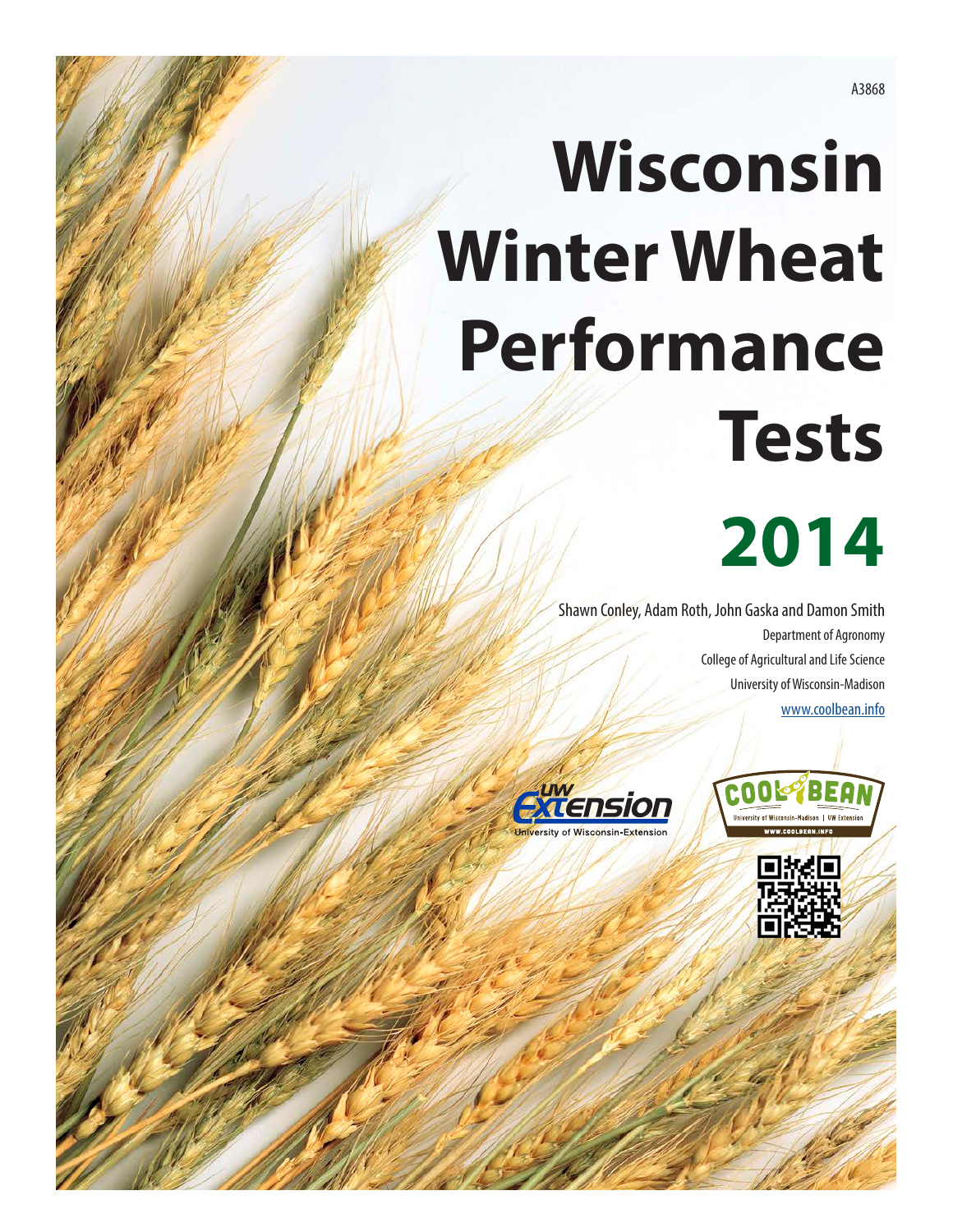#### **Table of Contents**

| Table 1. Brand and Company Information of 2014 Entered Varieties and Seed Treatments 5 |  |
|----------------------------------------------------------------------------------------|--|
|                                                                                        |  |
|                                                                                        |  |
|                                                                                        |  |
|                                                                                        |  |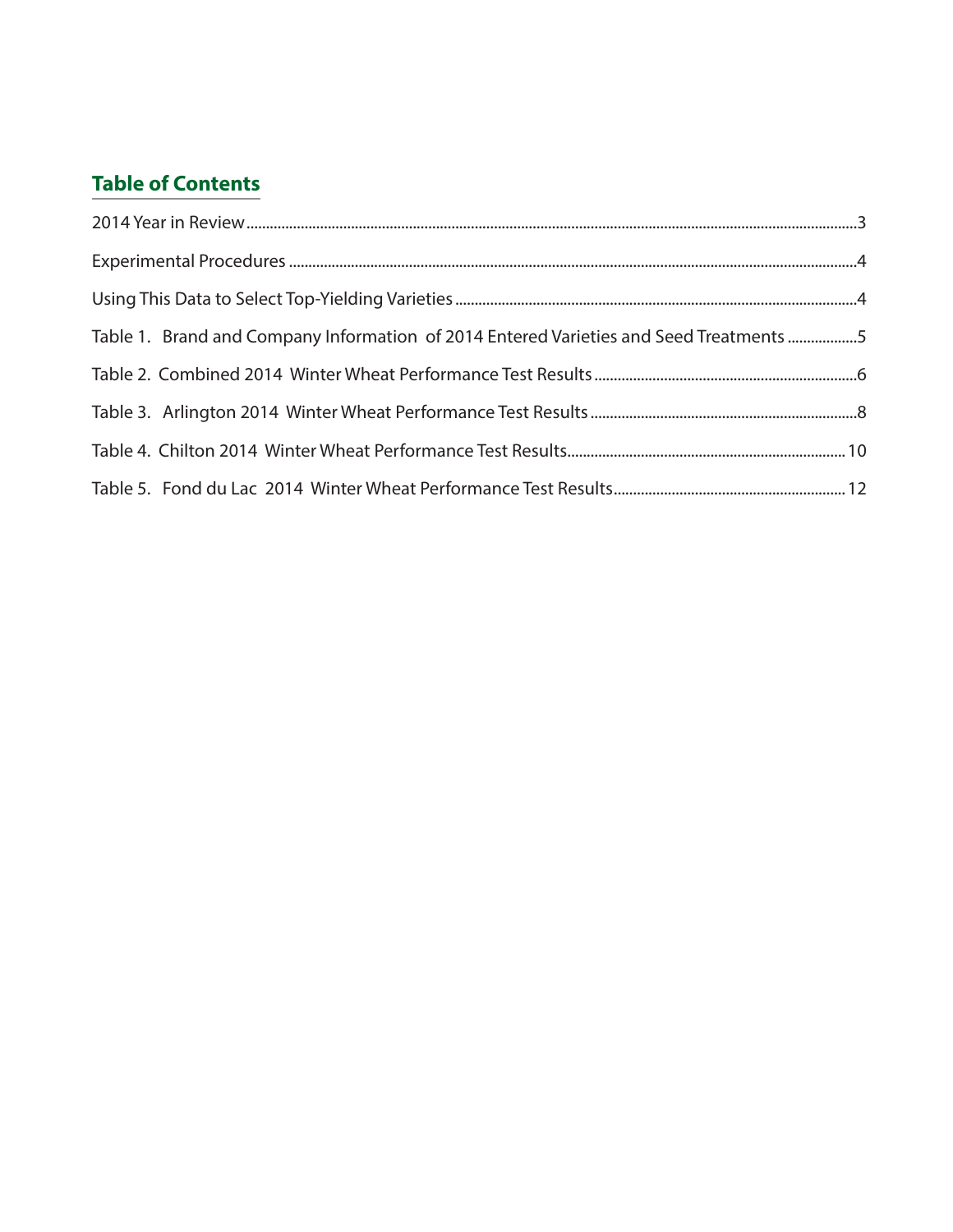### <span id="page-2-0"></span>A3868 **Wisconsin Winter Wheat Performance Tests—2014**

Shawn Conley, Adam Roth, John Gaska, and Damon Smith

The Wisconsin Winter Wheat Performance Tests are conducted each year to give growers information to select the best-performing varieties that will satisfy their specific goals. The performance tests are conducted each year at four locations in Wisconsin: Janesville, Fond du Lac, Chilton, and Arlington. Trials include released varieties, experimental lines from University breeding programs, and lines from private seed companies. The primary objective of these trials is to quantify how varieties perform at different locations and across years. Growers can use this data to help select which varieties to plant; breeders can use performance data to determine whether to release a new variety.



#### **Chilton**

Cooperator: Kolbe Seeds Kewaunee loam 7.5 inch row spacing Applied 75 lb N/a Post-emergent herbicide: Huskie Planted: September 27, 2013 Harvested: August 6, 2014

#### **Fond du Lac**

Cooperator: Ed Montsma, Mike Rankin Plano silt loam 7.5 inch row spacing Applied 55 lb N/a (nitrogen credited from previous legume) Post-emergent herbicide: Huskie Planted: October 2, 2013 Harvested: July 28, 2014

#### **Arlington**

Cooperators: Mike Bertram, Matt Repking Plano silt loam soil 7.5 inch row spacing Applied 55 lb N/a (nitrogen credited from previous legume) Post-emergent herbicide: Huskie Planted: September 26, 2013 Harvested: July 24, 2014

#### **2014 Year in Review**

#### **Acreage and Growing Conditions**

Wisconsin saw a 10% decrease in winter wheat acres harvested (260,000) in the 2013 -2014 growing season compared to the previous year. Despite poor establishment due to the 2013 drought and extreme cold conditions throughout the winter and severe winterkill in the spring of 2014, the forecasted yield for the 2014 crop is 67 bu/a, up 9 bu/a from last year. Wheat establishment in the fall of 2013 was a challenge due to extreme drought across much of the WI winter wheat growing regions. Wheat germinated late and had poor tiller development prior to winter dormancy. This led to some thin spring stands and weed control problems. Wheat broke dormancy in April and continued to progress one to two weeks behind normal for much of the growing season. Winterkill and severe spring flooding led to thousands of wheat acres to be sprayed out and replanted to either corn or soybean. Furthermore, saturated fields delayed or prohibited many operations to the wheat crop including spring nitrogen, herbicide, and fungicide applications.

Overall, winter wheat yield and test weights were average in 2014. Wheat yields at the Arlington, Chilton, and Fond du Lac locations averaged 98, 103, and 98 bu/a, respectively. The Janesville site was abandoned due to severe winterkill. The Lancaster site was relocated to Fond du Lac county in the fall of 2013. (Source: USDA National Agricultural Statistics Service [\(www.nass.usda.gov](http://www.nass.usda.gov)))

#### **Diseases**

Statewide incidence and severity of powdery mildew was very low in 2014. Low incidence of barley yellow dwarf virus visual symptoms was observed at all variety trial locations. Stripe rust was nearly non-existent at all locations. Leaf rust was identified at all locations in late June, however severity was low on flag leaves (<10%). Some incidence of bacterial leaf streak was also identified in early June at all trial locations. Severity on some varieties was moderate while low or non-existent on others. Cephalosporium stripe was also identified in some plots at the Fond du Lac trial site. The timing of flowering coincided with weather conditions that were favorable for Fusarium head blight in 2014 at the Fond du Lac and Chilton trial locations. Fusarium head blight incidence and severity was low at the Arlington location.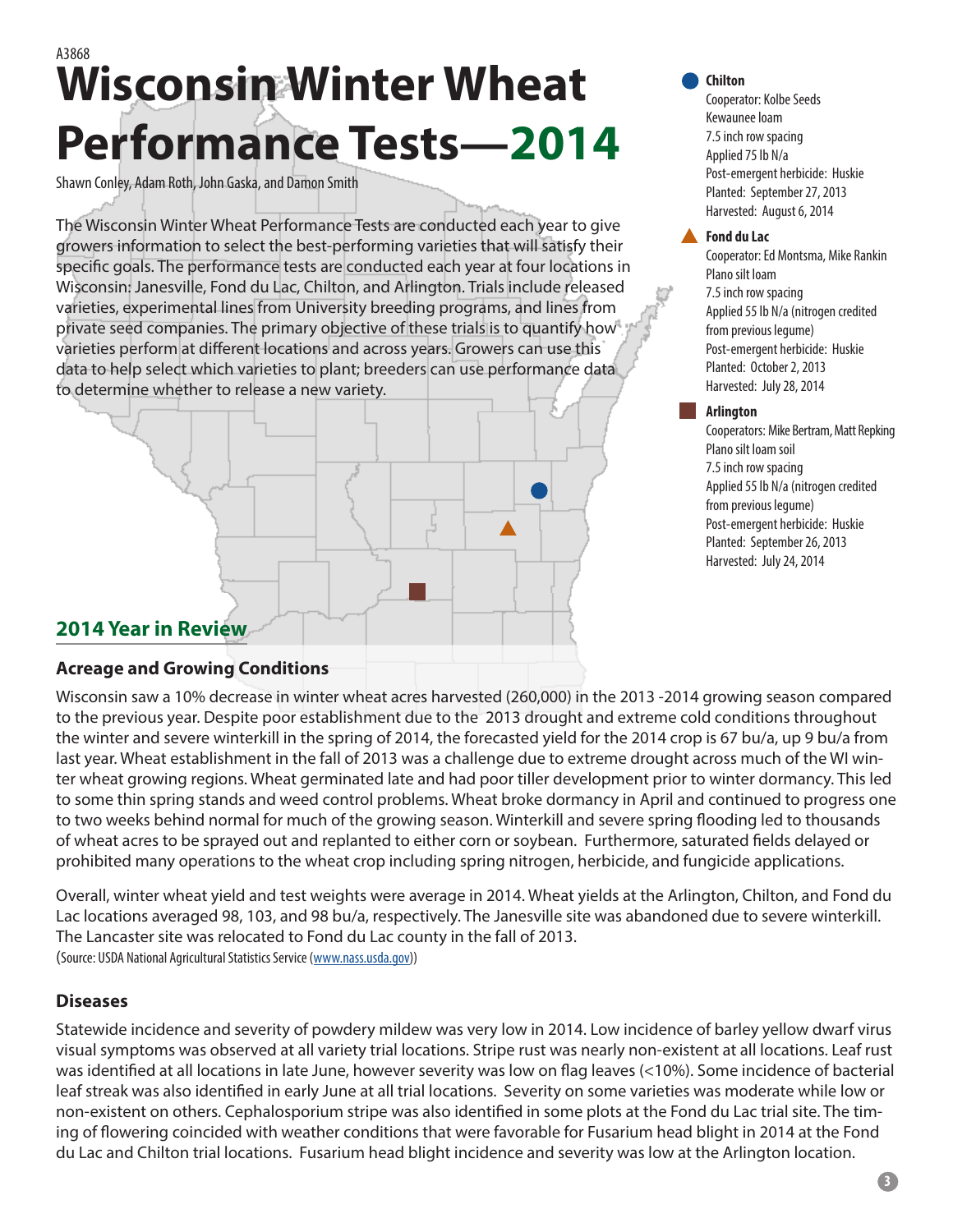<span id="page-3-0"></span>As with any crop, variety selection is the most important factor to consider in maximizing winter wheat yield and profitability. When choosing a winter wheat variety, several factors must be considered. These include winter survival, insect and disease resistance, heading date, lodging, test weight, and most importantly, yield. Since no variety is ideal for every location, it is important to understand the crop environment and pest complex that affects your specific region to maximize yield.

▶ **Yield** is based on the genetic potential and environmental conditions in which the crop is grown. Therefore, by diversifying the genetic pool that is planted, a grower can hedge against crop failure. Select those varieties that perform well not only in your area but across experimental sites and years. This will increase the likelihood that, given next year's environment (which you cannot control), the variety you selected will perform well. (Table 2 gives an overview of yields across all locations.)

**Test weight** is also an important factor to consider when selecting a variety. The minimum test weight to

be considered a U.S. #2 soft red winter wheat is 58 lb/ bu. Wheat at lower test weights will be discounted. Both environment and pests may greatly affect test weight; therefore, selecting a variety that has a high test weight potential in your region is critical to maximizing economic gain.

Select a variety that has the **specific disease resistance** characteristics that fits your needs. By selecting varieties with the appropriate level of resistance, crop yield loss may be either reduced or avoided without the need of pesticides. Careful management of resistant cultivars through crop and variety rotation are required to ensure that these characteristics are not lost.

**Plant height and lodging potential** are also important varietal characteristics that may be affected by your cropping system. If the wheat crop is intended for grain only, it may be important to select a variety that is short in stature and has a low potential for lodging. This may decrease yield loss due to crop spoilage and harvest loss as well as increase harvesting rate. However, if the wheat crop is to be used as silage or is to be harvested as both grain and straw, then selecting a taller variety may be warranted.

#### **Experimental Procedures**

#### **At Planting**

**Site details:** Summarized in front cover image.

**Seedbed preparation:** Conventional and no-till methods.

**Seeding rate:** 1.5 million seeds per acre.

**Seed treatments:** Identified in Table 1.

**Fertilizer and herbicides:** Nitrogen was applied in spring according to UWEX recommendations. Phosphorus and potassium were applied as indicated by soil tests. Herbicides were applied for weed control as necessary.

**Planting:** A grain drill with a 9 row cone seeder was used to plant the plots, all 25 feet in length. To account for field variability and for statistical analysis, each variety was grown in four separate plots (replicates) in a randomized complete block design at each location.

#### **Midseason**

**Disease assessments:** Foliar disease assessments were made at all trial locations during June at Feekes 10.5.4 (kernels watery ripe). Assessments were made in the field by visual estimation of incidence (number of plants with symptoms) and average severity (magnitude of damage on plants with symptoms) across the plot using pre-made rating scale diagrams generated using the Severity.Pro software (F. Nutter, Iowa State University).

At Feekes 11.2 (soft dough) Fusarium head blight assessments were made at all trial locations. Entire plots were visually assessed for Fusarium head blight incidence and severity using pre-made rating scale diagrams. Incidence and severity were used to calculate the Fusarium head blight index. Data is shown in tables 4 and 5.

#### **Harvest**

**Yield:** The center seven rows of each plot were harvested with a self-propelled combine. Grain was weighed and moisture and test weight were determined in the field using electronic equipment on the plot harvester. Yield is reported as bu/a (60 lb/bu) at 13.5% moisture content.

**Lodging:** Lodging scores were based on the average erectness of the main stem of plants at maturity.  $1 =$  all plants erect,  $2 =$  slight lodging,  $3 =$  plants lodged at 45 $^{\circ}$  angle, 4  $=$  severe lodging, 5  $=$  all plants flat.

#### **Data Presentation**

**Yield:** Listed in Tables 2-5. Data for both 2013 and 2014 are provided if the variety was entered in the 2013 trials.

**Least significant difference:** Variations in yield and other characteristics occur because of variability in soil and other growing conditions that lower the precision of the results. Statistical analysis makes it possible to determine, with known probabilities of error, whether a difference is real or whether it may have occurred by chance.

Growers can use the appropriate least significant difference (LSD) value at the bottom of the tables to determine true statistical differences. Where the difference between two selected varieties within a column is equal to or greater than the LSD value at the bottom of the column, there is a real difference between the two varieties in nine out of ten instances. If the difference is less than the LSD value, there may still be a real difference, but the experiment has produced no evidence of it.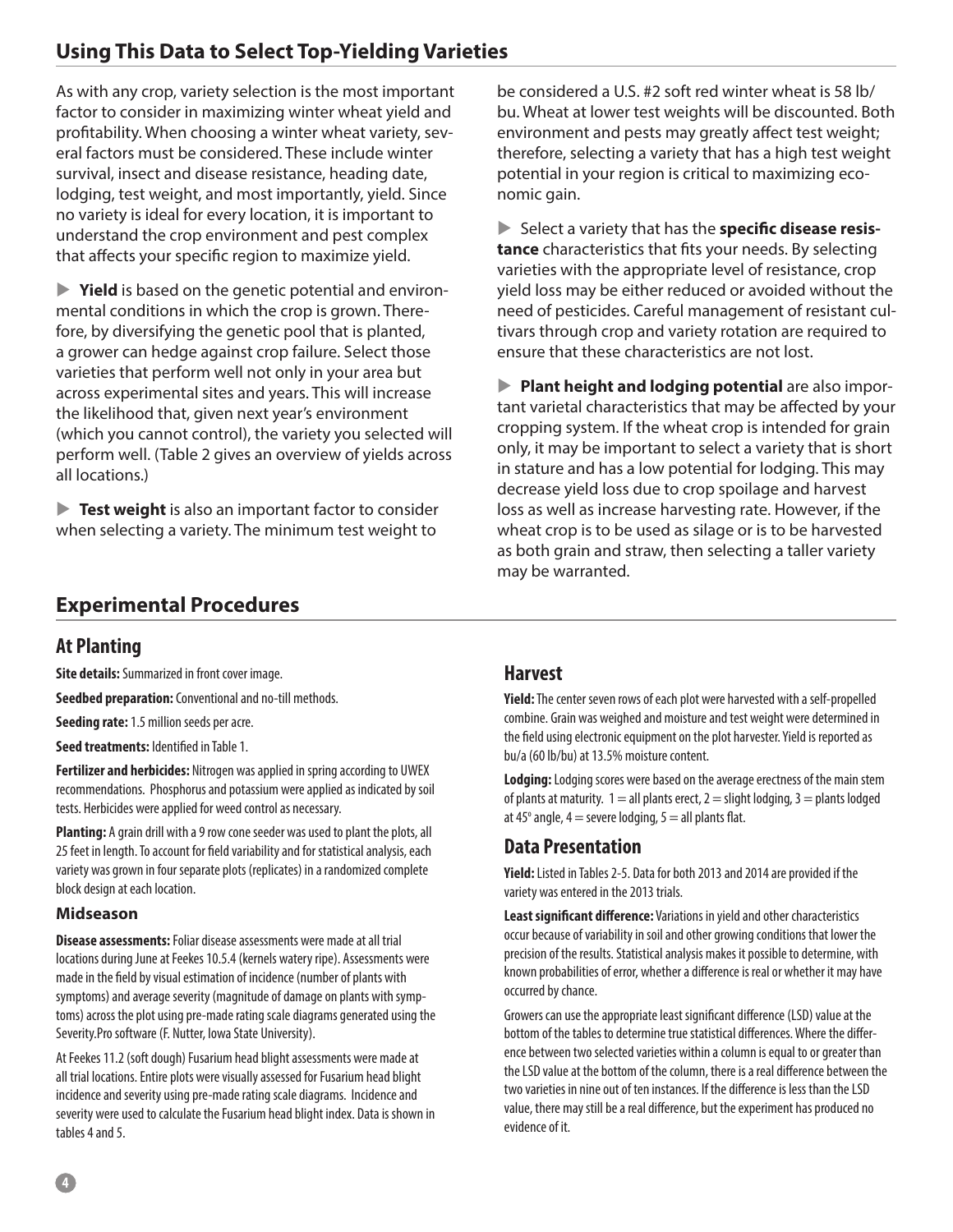<span id="page-4-0"></span>

| <b>Brand &amp; Company Information</b>                                                         | <b>2014 Varieties</b>                                                                                         | <b>Seed Treatments</b>                                                                                                                        |
|------------------------------------------------------------------------------------------------|---------------------------------------------------------------------------------------------------------------|-----------------------------------------------------------------------------------------------------------------------------------------------|
| <b>AgriMAXX</b> www.agrimaxxwheat.com<br>AgriMAXX Wheat Company (855-629-9432)                 | 413, 427, 438, 447                                                                                            | Vibrance Extreme, Cruiser 5FS                                                                                                                 |
| <b>Diener</b> www.biotownseeds.com<br>BioTown Seeds (219-984-6038)                             | D492W<br>D512W<br>XW 1401<br>XW 1402                                                                          | Warden Cereals, Nitro Shield, Ascend, QuickRoots<br>EverGol, QuickRoots<br>Dividend Extreme, Cruiser 5FS<br>Warden Cereals HR, ApronXL, Maxim |
| <b>DuPont Pioneer</b> www.pioneer.com<br>DuPont Pioneer (507-625-3045)                         | 25R34, 25R40, 25R46, 25R47                                                                                    | Dividend Extreme, Gaucho                                                                                                                      |
| Dyna-Gro www.dynagroseed.com<br>Dyna-Gro Seed (608-822-5000)                                   | 9042, 9223                                                                                                    | Foothold Extra, Awaken St                                                                                                                     |
| Equity Seed www.go2dei.com<br>Direct Enterprises (888-895-7333)                                | Guardian, Sienna, Exp 13W34                                                                                   | Athena                                                                                                                                        |
| FS Seed www.fsseed.com/midwest<br>Growmark, Inc. (309-660-5576)                                | FS 602, FS 622, FS 626<br>FS 625<br><b>WX14A</b>                                                              | CruiserMaxx Vibrance Cereals, Thiram, Storicide II<br>CruiserMaxx Vibrance Cereals, Storicide II<br><b>CruiserMaxx Vibrance Cereals</b>       |
| Jung www.jungseedgenetics.com<br>Jung Seed Genetics (815-441-5030)                             | 5855, 5930<br>5888<br>Exp 1099                                                                                | Cruiser 5FS, Vibrance Extreme<br>Warden Cereals, Cruiser 5FS<br>Thiamethoxam, Mefenoxam, Difenoconazole                                       |
| <b>Kratz Farms</b> www.kratzfarms.com<br>Kratz Farms, LLC (262-644-9426)                       | KF 15188<br>KF 15241<br>KF 15314                                                                              | <b>Vibrance Extreme</b><br>Rancona, Metalaxyl, Macho 600ST<br>Vibrance Extreme, Cruiser 5FS                                                   |
| L-Brand www.limagraincerealseeds.com<br>Limagrain Cereal Seeds (309-569-0008)                  | $L-400$                                                                                                       | <b>Warden Cereals</b>                                                                                                                         |
| <b>L-Brand/VanTreek</b><br>www.limagraincerealseeds.com<br>VanTreek's Seed Farm (920-467-2422) | $L-241$                                                                                                       | Rancona, Metalaxyl                                                                                                                            |
| Legacy www.legacyseeds.com<br>Legacy Seeds Inc. (715-467-2555)                                 | LW 1155, LW 1335, LW1370, LW 1375, LXW 1370,<br>LXW 1160 LXW 1480, LXW 1485<br>LW 1440, LXW 1475<br>LXW 1425  | Sativa IM RTU, SabrEx<br>Sativa IM RTU, SabrEx<br>Athena<br><b>CruiserMaxx Vibrance Cereals</b>                                               |
| PIP www.pipseeds.com<br>Partners in Production (877-GRO-SEED)                                  | 704, 721, 722, 729, 732, 733, 734, 735, 736,<br>737, 738, 740, 741, 748, 752, 760, 766, 767,<br>782, 783, 792 | Charter, Imidacloprid<br>Charter, Imidacloprid<br>Charter, Imidacloprid                                                                       |
| <b>Pro Seed Genetics</b><br>Pro Seed Genetics Cooperative<br>$(920 - 388 - 2824)$              | PRO 200<br>PRO 240, PRO 260, PRO 320A                                                                         | Bio-Forge, Macho 600ST, Dividend Extreme<br>Bio-Forge, Macho 600ST, Rancona, Metastar,<br>Storicide II                                        |
|                                                                                                | PRO Ex 310, PRO Ex 370, PRO Ex 400<br><b>PRO Ex 380</b>                                                       | Bio-Forge, Macho 600ST, Rancona, Metastar<br>Bio-Forge, Macho 600ST, Maxim, ApronXL,<br><b>Warden Cereals HR</b>                              |
|                                                                                                | <b>PRO Ex 410</b>                                                                                             | Bio-Forge, Macho 600ST                                                                                                                        |
| <b>Public</b><br>WI Foundation Seeds (608-262-9954)                                            | Hopewell, Kaskaskia, Red Devil Brand, Sunburst                                                                | Bio-Forge, Macho 600ST, Rancona, Metastar,<br>Storicide II                                                                                    |
| www.wisconsinfoundationseeds.wisc.edu                                                          | Otsego<br><b>Red Dragon Brand</b>                                                                             | Bio-Forge, Raxil MD, Macho 600ST<br>Bio-Forge, Macho 600ST, Vibrance Extreme                                                                  |
| Syngenta www.agriprowheat.com<br>Syngenta Seeds (765-412-5420)                                 | SY 474, SY 483, M09L-9547                                                                                     | Vibrance Extreme, Cruiser 5FS                                                                                                                 |
| <b>Van Treeck</b><br>VanTreek's Seed Farm (920-467-2422)                                       | XL 334                                                                                                        | Rancona, Metastar                                                                                                                             |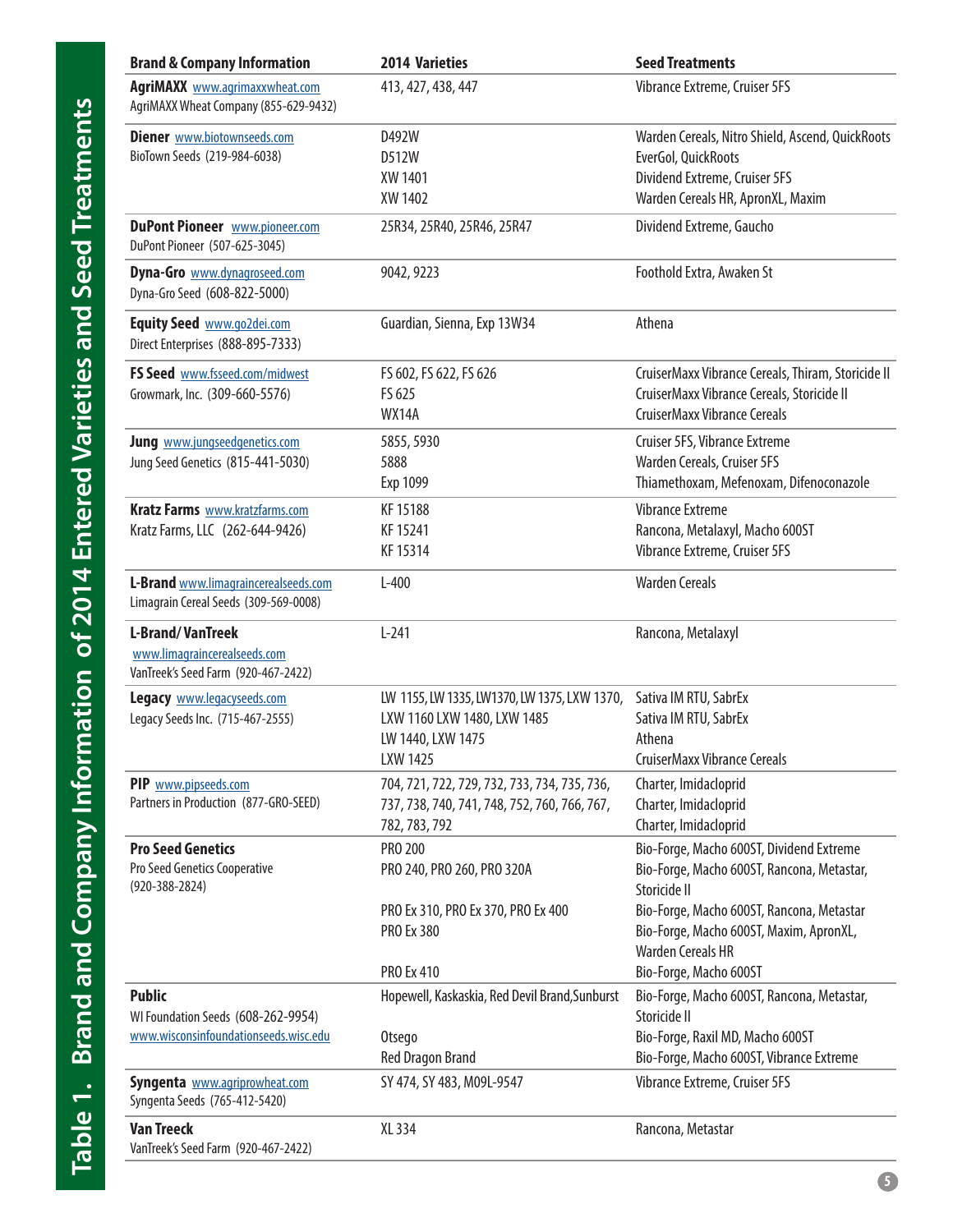<span id="page-5-0"></span>

|                       |              |        | 2014 <sup>3-test</sup> |          | <b>Arlington</b> |          | Chilton       |          |        |         |          | Fond du Lac $2013$ <sup>4-test</sup> average <sup>1</sup> |  |
|-----------------------|--------------|--------|------------------------|----------|------------------|----------|---------------|----------|--------|---------|----------|-----------------------------------------------------------|--|
|                       |              |        | Yield                  | Test wt. | Yield            | Test wt. | Yield         | Test wt. |        | Yield   | Test wt. | Yield                                                     |  |
| <b>Brand</b>          | Entry        |        | (bu/a)                 | (lb/bu)  | (bu/a)           | (lb/bu)  | (bu/a)        | (lb/bu)  |        | (bu/a)  | (lb/bu)  | (bu/a)                                                    |  |
| AgriMAXX              | 413          | $*$    | 103                    | 58.3     | 101              | 59.0     | 105           | 58.1     |        | $* 102$ | 57.8     | 89<br>$\ast$                                              |  |
|                       | 427          |        | 100                    | 54.8     | 97               | 53.1     | 102           | 56.1     |        | 99      | 55.0     | 80                                                        |  |
|                       | 438          |        | 100                    | 57.0     | 103              | 57.6     | 101           | 56.3     |        | 97      | 56.9     | 85                                                        |  |
|                       | 447          |        | 95                     | 54.8     | 94               | 54.8     | 96            | 55.5     |        | 93      | 54.0     | $\overline{\phantom{a}}$                                  |  |
| Diener                | D492W        |        | 101                    | 58.5     | 100              | 58.8     | 102           | 58.3     | $\ast$ | 102     | 58.3     | 91<br>$\ast$                                              |  |
|                       | D512W        |        | 99                     | 54.9     | 96               | 53.9     | 101           | 56.3     |        | 99      | 54.4     | 81                                                        |  |
|                       | XW 1401      | $\ast$ | 104                    | 59.0     | 102              | 60.2     | 110<br>$\ast$ | 58.4     |        | 100     | 58.2     | --                                                        |  |
|                       | XW 1402      |        | 97                     | 56.6     | 93               | 56.6     | 93            | 57.6     | $\ast$ | 106     | 55.4     | $\overline{\phantom{a}}$                                  |  |
| <b>DuPont Pioneer</b> | 25R34        |        | 101                    | 56.8     | 96               | 55.8     | 111<br>$\ast$ | 57.9     |        | 96      | 56.7     | 83                                                        |  |
|                       | 25R40        | $\ast$ | 103                    | 59.0     | 105              | 59.7     | 107           | 58.6     |        | 97      | 58.4     | 84                                                        |  |
|                       | 25R46        | $*$    | 108                    | 60.3     | 111<br>$\ast$    | 61.9     | 104           | 59.3     | $\ast$ | 109     | 59.5     | 86<br>$\ast$                                              |  |
|                       | 25R47        |        | 99                     | 56.7     | 98               | 57.0     | 104           | 57.3     |        | 95      | 55.6     | 88<br>$\ast$                                              |  |
| Dyna-Gro              | 9042         |        | 97                     | 57.1     | 96               | 56.4     | 94            | 57.7     |        | 100     | 57.1     | 82                                                        |  |
|                       | 9223         | $\ast$ | 103                    | 55.1     | 101              | 54.2     | 101           | 55.9     | $\ast$ | 107     | 55.2     | 87<br>$\ast$                                              |  |
| <b>Equity Seed</b>    | Guardian     |        | 93                     | 57.4     | 95               | 56.6     | 95            | 58.7     |        | 90      | 56.7     | 80                                                        |  |
|                       | Sienna       |        | 96                     | 56.4     | 85               | 54.9     | 106           | 57.4     |        | 97      | 56.7     | 83                                                        |  |
|                       | Exp 13W34    |        | 95                     | 56.5     | 100              | 57.3     | 95            | 55.7     |        | 89      | 56.2     | $\overline{\phantom{a}}$                                  |  |
| <b>FS Seed</b>        | FS 602       |        | 100                    | 58.6     | 102              | 59.0     | 109<br>$\ast$ | 58.8     |        | 88      | 57.9     | 87<br>$\ast$                                              |  |
|                       | FS 622       |        | 97                     | 60.7     | 94               | 60.9     | 96            | 60.4     |        | 101     | 60.8     | 83                                                        |  |
|                       | FS 625       |        | 97                     | 54.8     | 98               | 54.7     | 99            | 56.1     |        | 95      | 53.4     | 80                                                        |  |
|                       | FS 626       |        | 102                    | 58.7     | 100              | 59.3     | 106           | 58.4     |        | 100     | 58.3     | 77                                                        |  |
|                       | <b>WX14A</b> |        | 101                    | 57.9     | 94               | 57.1     | 108<br>$\ast$ | 58.9     | $\ast$ | 102     | 57.6     | $\hspace{0.05cm} -\hspace{0.05cm} -\hspace{0.05cm}$       |  |
| Jung                  | 5855         |        | 100                    | 56.5     | 105              | 57.0     | 100           | 56.4     |        | 95      | 56.0     | 86<br>$\ast$                                              |  |
|                       | 5888         |        | 98                     | 56.8     | 89               | 55.7     | 106           | 57.3     |        | 99      | 57.4     | $\overline{\phantom{a}}$                                  |  |
|                       | 5930         |        | 96                     | 57.8     | 94               | 57.0     | 97            | 59.0     |        | 99      | 57.2     | 84                                                        |  |
|                       | Exp 1099     |        | 95                     | 56.1     | 91               | 54.9     | 99            | 58.2     |        | 94      | 55.1     |                                                           |  |
| <b>Kratz Farms</b>    | KF 15188     |        | 100                    | 58.7     | 101              | 59.4     | 100           | 58.8     |        | 99      | 57.8     | --                                                        |  |
|                       | KF 15241     |        | 100                    | 60.0     | 95               | 59.9     | 108<br>$\ast$ | 61.2     |        | 95      | 58.9     | --                                                        |  |
|                       | KF 15314     |        | 98                     | 56.7     | 94               | 55.6     | 100           | 57.9     |        | 101     | 56.4     |                                                           |  |
| L-Brand               | $L-400$      |        | 97                     | 58.6     | 98               | 59.2     | 96            | 58.2     |        | 97      | 58.3     | --                                                        |  |
| L-Brand / Van Treeck  | $L-241$      |        | 102                    | 60.0     | 102              | 60.0     | 104           | 60.5     |        | 99      | 59.3     | $\qquad \qquad -$                                         |  |
| Legacy                | LW 1155      |        | 102                    | 58.4     | 103              | 59.1     | 103           | 58.1     |        | 99      | 57.8     | 83                                                        |  |
|                       | LW 1335      |        | 102                    | 59.1     | 98               | 58.7     | 109<br>$\ast$ | 59.9     |        | 98      | 58.7     | 81                                                        |  |
|                       | LW 1370      |        | 96                     | 57.3     | 95               | 56.7     | 92            | 57.7     |        | 100     | 57.3     | 82                                                        |  |
|                       | LW 1375      | $\ast$ | 103                    | 57.1     | 108<br>$\ast$    | 57.8     | 101           | 57.2     |        | 98      | 56.3     | 91<br>$\ast$                                              |  |
|                       | LW 1440      |        | 102                    | 59.8     | 97               | 59.8     | 108<br>$\ast$ | 60.4     |        | 100     | 59.1     | $\overline{\phantom{a}}$                                  |  |
|                       | LXW 1425     |        | 101                    | 59.9     | 99               | 61.0     | 105           | 59.5     |        | 98      | 58.9     | --                                                        |  |
|                       | LXW 1160     |        | 99                     | 58.4     | 100              | 59.0     | 100           | 58.0     |        | 96      | 58.2     | $\hspace{0.05cm} -\hspace{0.05cm}$                        |  |
|                       | LXW 1370     |        | 97                     | 57.6     | 96               | 56.6     | 98            | 58.3     |        | 97      | 57.7     |                                                           |  |
|                       | LXW 1475     |        | 99                     | 60.0     | 100              | 60.5     | 103           | 60.0     |        | 94      | 59.5     | $\hspace{0.05cm} -\hspace{0.05cm}$                        |  |
|                       | LXW 1480     | $\ast$ | 106                    | 61.1     | 104              | 62.3     | 108<br>$\ast$ | 60.3     |        | $* 106$ | 60.5     | --                                                        |  |
|                       | LXW 1485     |        | $* 105$                | 59.0     | 102              | 60.1     | 107           | 58.4     |        | $* 106$ | 58.2     | $-$                                                       |  |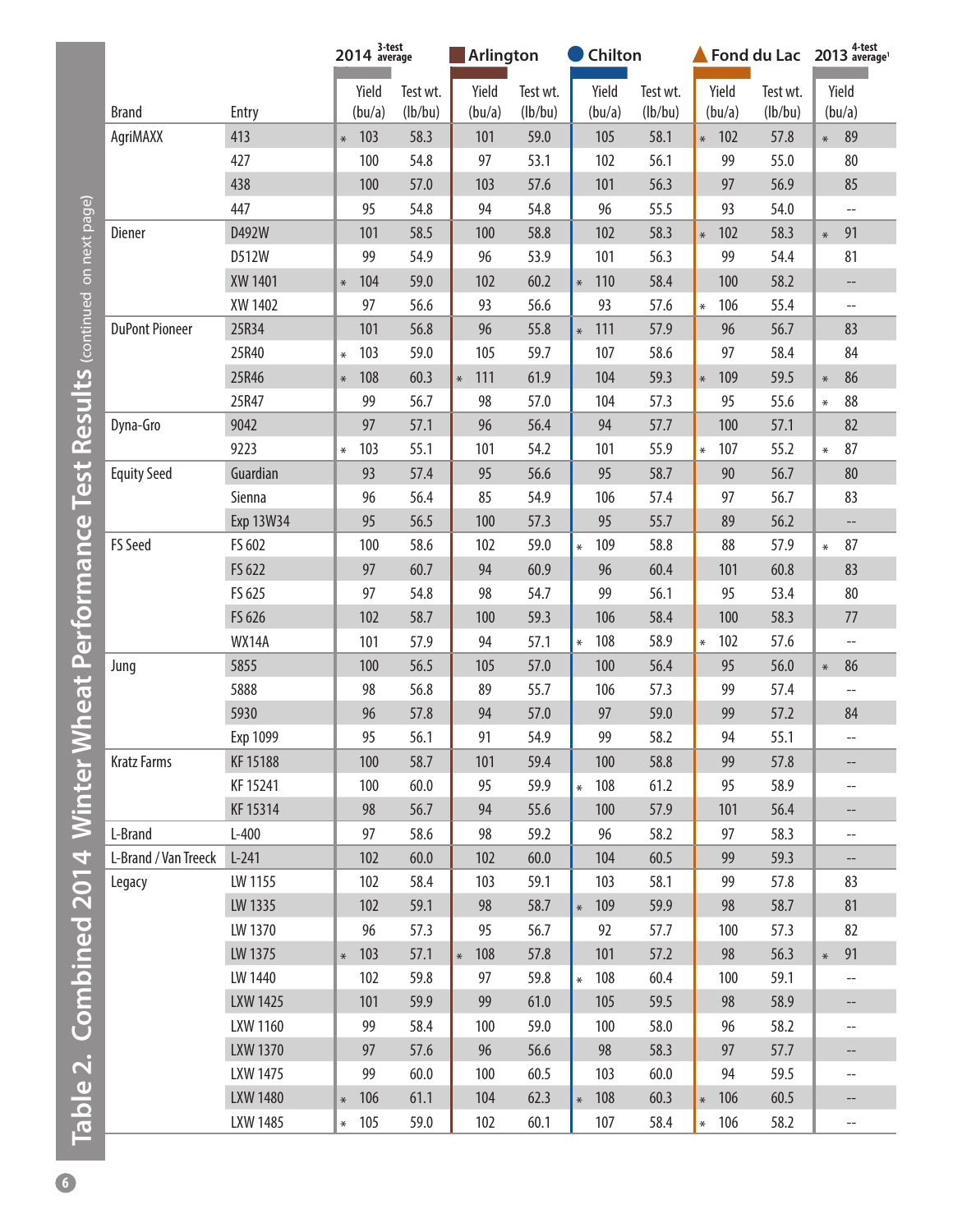|                                                                                   |                   |                         |        | 2014 <sup>3-test</sup> |          |        | <b>Arlington</b> |          | Chilton |         |          | Fond du Lac $2013$ <sup>4-test</sup> |        |                                                                                                |        |                                                     |
|-----------------------------------------------------------------------------------|-------------------|-------------------------|--------|------------------------|----------|--------|------------------|----------|---------|---------|----------|--------------------------------------|--------|------------------------------------------------------------------------------------------------|--------|-----------------------------------------------------|
|                                                                                   |                   |                         |        | Yield                  | Test wt. |        | Yield            | Test wt. |         | Yield   | Test wt. |                                      | Yield  | Test wt.                                                                                       |        | Yield                                               |
|                                                                                   | <b>Brand</b>      | Entry                   |        | (bu/a)                 | (lb/bu)  |        | (bu/a)           | (lb/bu)  |         | (bu/a)  | (lb/bu)  |                                      | (bu/a) | (lb/bu)                                                                                        |        | (bu/a)                                              |
|                                                                                   | PIP               | 704                     |        | 102                    | 57.5     |        | 102              | 57.2     |         | 105     | 58.1     |                                      | 100    | 57.1                                                                                           |        | --                                                  |
|                                                                                   |                   | 721                     | *      | 104                    | 55.3     |        | 101              | 54.4     |         | 107     | 56.7     | $\ast$                               | 104    | 54.9                                                                                           |        | 85                                                  |
|                                                                                   |                   | 722                     |        | 95                     | 55.7     |        | 94               | 55.2     |         | 96      | 57.2     |                                      | 94     | 54.5                                                                                           |        | 77                                                  |
|                                                                                   |                   | 729                     |        | 101                    | 60.1     |        | 102              | 61.3     |         | 105     | 60.1     |                                      | 96     | 58.9                                                                                           |        | 84                                                  |
|                                                                                   |                   | 732                     |        | 92                     | 57.2     |        | 91               | 56.8     |         | 90      | 57.3     |                                      | 93     | 57.3                                                                                           |        | 79                                                  |
|                                                                                   |                   | 733                     |        | 102                    | 58.0     |        | 100              | 58.0     |         | 106     | 57.5     |                                      | 101    | 58.3                                                                                           | $\ast$ | 92                                                  |
|                                                                                   |                   | 734                     | $\ast$ | 103                    | 60.9     | $\ast$ | 106              | 62.1     |         | 107     | 60.0     |                                      | 96     | 60.4                                                                                           | $\ast$ | 89                                                  |
|                                                                                   |                   | 735                     | $\ast$ | 109                    | 58.8     | $\ast$ | 106              | 59.6     | $\ast$  | 114     | 58.6     | $\ast$                               | 105    | 58.2                                                                                           | $\ast$ | 87                                                  |
|                                                                                   |                   | 736                     | $*$    | 105                    | 57.7     |        | 99               | 57.4     |         | $* 113$ | 58.5     | $\ast$                               | 103    | 57.1                                                                                           |        |                                                     |
|                                                                                   |                   | 737                     | $\ast$ | 106                    | 60.9     |        | 102              | 61.4     | $\ast$  | 109     | 60.7     | $\ast$                               | 106    | 60.4                                                                                           |        | $-$                                                 |
|                                                                                   |                   | 738                     |        | $* 106$                | 57.6     | $\ast$ | 106              | 58.9     |         | * 109   | 57.1     | $\ast$                               | 102    | 56.6                                                                                           |        | $- -$                                               |
|                                                                                   |                   | 740                     |        | 98                     | 55.8     |        | 96               | 55.1     |         | 104     | 57.5     |                                      | 94     | 54.9                                                                                           |        | 78                                                  |
|                                                                                   |                   | 741                     |        | $* 106$                | 59.4     | $\ast$ | 111              | 60.4     |         | $* 111$ | 59.0     |                                      | 97     | 58.6                                                                                           |        | --                                                  |
|                                                                                   |                   | 748                     |        | 102                    | 59.9     |        | 103              | 61.0     |         | 103     | 59.1     |                                      | 99     | 59.3                                                                                           |        | 82                                                  |
|                                                                                   |                   | 752                     |        | 99                     | 57.5     |        | 98               | 57.2     |         | 101     | 58.2     |                                      | 99     | 56.9                                                                                           |        | 83                                                  |
|                                                                                   |                   | 760                     | $\ast$ | 103                    | 59.0     |        | 101              | 59.3     |         | 106     | 58.6     |                                      | 101    | 58.9                                                                                           |        | 85                                                  |
|                                                                                   |                   | 766                     | $*$    | 104                    | 60.2     |        | 103              | 60.5     |         | 106     | 60.5     | $\ast$                               | 103    | 59.3                                                                                           |        | $\overline{\phantom{a}}$                            |
|                                                                                   |                   | 767                     |        | 98                     | 56.5     |        | 97               | 56.1     |         | 99      | 58.0     |                                      | 98     | 55.4                                                                                           |        | --                                                  |
|                                                                                   |                   | 782                     |        | 99                     | 60.0     |        | 101              | 60.7     |         | 93      | 60.4     | $\ast$                               | 103    | 58.4                                                                                           |        | 85                                                  |
|                                                                                   |                   | 783                     |        | 98                     | 58.4     |        | 90               | 58.2     | $\ast$  | 109     | 59.3     |                                      | 93     | 57.6                                                                                           |        | 85                                                  |
|                                                                                   |                   | 792                     | $\ast$ | 103                    | 60.1     |        | 104              | 61.2     |         | 103     | 59.8     |                                      | 100    | 59.3                                                                                           |        |                                                     |
|                                                                                   | Pro Seed Genetics | PRO 200                 |        | 93                     | 58.6     |        | 89               | 57.5     |         | 96      | 59.6     |                                      | 93     | 58.7                                                                                           |        | 84                                                  |
|                                                                                   |                   | <b>PRO 240</b>          |        | 98                     | 58.1     |        | 92               | 57.5     |         | 104     | 58.9     |                                      | 97     | 57.9                                                                                           |        | $- -$                                               |
|                                                                                   |                   | PRO 260                 |        | 100                    | 56.1     |        | 101              | 56.4     |         | 103     | 57.0     |                                      | 96     | 54.4                                                                                           |        | 80                                                  |
|                                                                                   |                   | <b>PRO 320A</b>         |        | $* 103$                | 59.2     |        | 104              | 59.9     |         | $* 113$ | 59.1     |                                      | 91     | 58.5                                                                                           |        | 80                                                  |
|                                                                                   |                   | PRO Ex 310              |        | 95                     | 56.6     |        | 96               | 56.1     |         | 97      | 57.5     |                                      | 93     | 56.3                                                                                           |        | 84                                                  |
|                                                                                   |                   | <b>PRO Ex 370</b>       |        | 100                    | 55.9     |        | 96               | 55.6     |         | 104     | 57.0     |                                      | 99     | 55.1                                                                                           |        | 79                                                  |
|                                                                                   |                   | PRO Ex 380              |        | 100                    | 59.7     |        | 97               | 59.7     |         | 106     | 61.2     |                                      | 96     | 57.8                                                                                           |        | 84                                                  |
|                                                                                   |                   | <b>PRO Ex 400</b>       |        | 96                     | 58.4     |        | 91               | 57.9     |         | 104     | 58.3     |                                      | 93     | 58.9                                                                                           |        | --                                                  |
|                                                                                   |                   | <b>PRO Ex 410</b>       |        | 100                    | 57.4     |        | 94               | 56.4     |         | 106     | 58.2     | $\ast$                               | 102    | 57.7                                                                                           |        | $\hspace{0.05cm} -\hspace{0.05cm} -\hspace{0.05cm}$ |
|                                                                                   | Public            | Hopewell                |        | 94                     | 57.7     |        | 91               | 57.2     |         | 97      | 57.9     |                                      | 94     | 57.8                                                                                           |        | 82                                                  |
|                                                                                   |                   | Kaskaskia               |        | 100                    | 60.4     |        | 98               | 60.6     |         | 105     | 60.6     |                                      | 96     | 59.8                                                                                           |        | 83                                                  |
|                                                                                   |                   | Otsego                  |        | 94                     | 58.5     |        | 96               | 59.0     |         | 91      | 57.7     |                                      | 95     | 58.8                                                                                           |        |                                                     |
|                                                                                   |                   | <b>Red Devil Brand</b>  |        | 99                     | 60.0     |        | 100              | 61.4     |         | 101     | 59.7     |                                      | 95     | 58.7                                                                                           |        | 80                                                  |
|                                                                                   |                   | <b>Red Dragon Brand</b> |        | 98                     | 56.8     |        | 96               | 55.8     |         | 104     | 57.9     |                                      | 92     | 56.7                                                                                           |        |                                                     |
|                                                                                   |                   | Sunburst                |        | 95                     | 59.7     |        | 100              | 61.0     |         | 97      | 59.6     |                                      | 88     | 58.4                                                                                           | $\ast$ | 86                                                  |
| Combined 2014 Winter Wheat Performance Test Results continued from previous page) | Syngenta          | <b>SY 474</b>           |        | 101                    | 58.8     |        | 95               | 58.3     |         | 106     | 59.1     | $\ast$                               | 102    | 58.8                                                                                           |        |                                                     |
|                                                                                   |                   | SY 483                  | $\ast$ | 105                    | 57.4     | $\ast$ | 107              | 58.3     |         | 103     | 57.1     | ⋇                                    | 104    | 56.5                                                                                           |        | 85                                                  |
|                                                                                   |                   | M09L-9547               |        | 102                    | 59.8     |        | 99               | 59.3     |         | 104     | 59.8     | $\ast$                               | 103    | 60.2                                                                                           |        |                                                     |
|                                                                                   | Van Treeck        | XL 334                  |        | 101                    | 59.6     |        | 97               | 60.0     |         | 107     | 59.7     |                                      | 101    | 59.1                                                                                           |        | $\hspace{0.05cm} -\hspace{0.05cm} -\hspace{0.05cm}$ |
|                                                                                   |                   | Mean                    |        | 100                    | 58.1     |        | 98               | 58.1     |         | 103     | 58.4     |                                      | 98     | 57.6                                                                                           |        | 82                                                  |
| Table 2.                                                                          |                   | LSD(.10)                |        | 6                      | 1.2      |        | 5                | 0.9      |         | 6       | 1.0      |                                      | 7      | 1.0                                                                                            |        | 6                                                   |
|                                                                                   |                   |                         |        |                        |          |        |                  |          |         |         |          |                                      |        | * Yield is not significantly different (0 10 level) than that of the highest vielding cultivar |        |                                                     |

\* Yield is not significantly different (0.10 level) than that of the highest yielding cultivar

<sup>1</sup> Four test sites included Arlington, Chilton, Janesville, and Lancaster

**7**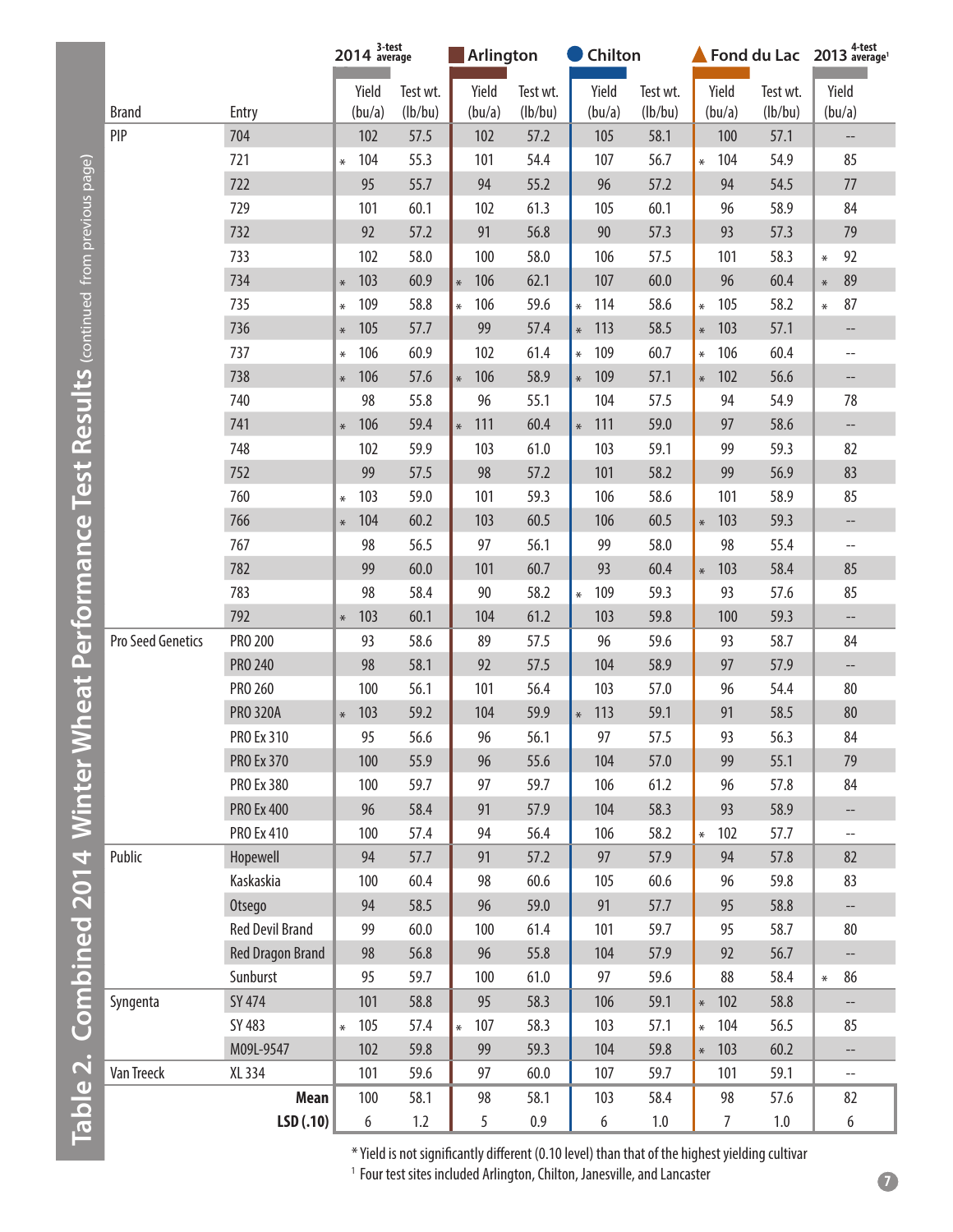<span id="page-7-0"></span>

|                       |                 | 2014 means      |                        | 2013 means      |                    |                                                     |                                                     |  |  |  |
|-----------------------|-----------------|-----------------|------------------------|-----------------|--------------------|-----------------------------------------------------|-----------------------------------------------------|--|--|--|
| <b>Brand</b>          | Entry           | Yield<br>(bu/a) | Test weight<br>(lb/bu) | Height<br>(in.) | Lodging<br>$(1-5)$ | Yield<br>(bu/a)                                     | Test weight<br>(lb/bu)                              |  |  |  |
| AgriMAXX              | 413             | 101             | 59.0                   | 31              | $\mathbf{1}$       | 85                                                  | 57.1                                                |  |  |  |
|                       | 427             | 97              | 53.1                   | 34              | 1                  | 80                                                  | 56.5                                                |  |  |  |
|                       | 438             | 103             | 57.6                   | 35              | $\mathbf{1}$       | 88                                                  | 57.3                                                |  |  |  |
|                       | 447             | 94              | 54.8                   | 34              | 1                  | $\hspace{0.05cm} -\hspace{0.05cm} -\hspace{0.05cm}$ | $\hspace{0.05cm} -\hspace{0.05cm} -\hspace{0.05cm}$ |  |  |  |
| Diener                | D492W           | 100             | 58.8                   | 30              | $\mathbf{1}$       | $\ast$<br>92                                        | 57.3                                                |  |  |  |
|                       | D512W           | 96              | 53.9                   | 35              | 1                  | 84                                                  | 57.3                                                |  |  |  |
|                       | XW 1401         | 102             | 60.2                   | 32              | $\mathbf{1}$       | --                                                  | ÷                                                   |  |  |  |
|                       | XW 1402         | 93              | 56.6                   | 30              | 1                  | $\hspace{0.05cm} -$                                 | --                                                  |  |  |  |
| <b>DuPont Pioneer</b> | 25R34           | 96              | 55.8                   | 35              | $\mathbf{1}$       | 89                                                  | 56.7                                                |  |  |  |
|                       | 25R40           | 105             | 59.7                   | 30              | 1                  | 91                                                  | 58.8                                                |  |  |  |
|                       | 25R46           | 111<br>$\ast$   | 61.9                   | 34              | $\mathbf{1}$       | $\ast$<br>94                                        | 58.5                                                |  |  |  |
|                       | 25R47           | 98              | 57.0                   | 32              | 1                  | 91                                                  | 56.6                                                |  |  |  |
| Dyna-Gro              | 9042            | 96              | 56.4                   | 33              | $\mathbf{1}$       | 77                                                  | 57.4                                                |  |  |  |
|                       | 9223            | 101             | 54.2                   | 34              | 1                  | 84                                                  | 56.5                                                |  |  |  |
| <b>Equity Seed</b>    | Guardian        | 95              | 56.6                   | 35              | $\mathbf{1}$       | 87                                                  | 56.8                                                |  |  |  |
|                       | Sienna          | 85              | 54.9                   | 36              | 1                  | 90                                                  | 57.3                                                |  |  |  |
|                       | Exp 13W34       | 100             | 57.3                   | 34              | $\mathbf{1}$       | --                                                  | --                                                  |  |  |  |
| <b>FS Seed</b>        | FS 602          | 102             | 59.0                   | 31              | 1                  | 89                                                  | 57.2                                                |  |  |  |
|                       | FS 622          | 94              | 60.9                   | 30              | $\mathbf{1}$       | 84                                                  | 59.4                                                |  |  |  |
|                       | FS 625          | 98              | 54.7                   | 32              | 1                  | 82                                                  | 56.4                                                |  |  |  |
|                       | FS 626          | 100             | 59.3                   | 32              | $\mathbf{1}$       | 84                                                  | 57.7                                                |  |  |  |
|                       | <b>WX14A</b>    | 94              | 57.1                   | 33              | 1                  | $\overline{\phantom{a}}$                            | $\qquad \qquad -$                                   |  |  |  |
| Jung                  | 5855            | 105             | 57.0                   | 36              | $\mathbf{1}$       | 88                                                  | 57.8                                                |  |  |  |
|                       | 5888            | 89              | 55.7                   | 35              | 1                  | $-$                                                 | $\overline{\phantom{a}}$                            |  |  |  |
|                       | 5930            | 94              | 57.0                   | 35              | $\mathbf{1}$       | $\ast$<br>93                                        | 56.4                                                |  |  |  |
|                       | Exp 1099        | 91              | 54.9                   | 35              | 1                  | --                                                  | --                                                  |  |  |  |
| <b>Kratz Farms</b>    | KF 15188        | 101             | 59.4                   | 37              | $\mathbf{1}$       | --                                                  | --                                                  |  |  |  |
|                       | KF 15241        | 95              | 59.9                   | 34              | 1                  | --                                                  | $\qquad \qquad -$                                   |  |  |  |
|                       | KF 15314        | 94              | 55.6                   | 36              | $\mathbf{1}$       | --                                                  | --                                                  |  |  |  |
| L-Brand               | $L-400$         | 98              | 59.2                   | 35 <sub>2</sub> | $\mathbf{1}$       | --                                                  | $-\!$ –                                             |  |  |  |
| L-Brand / Van Treeck  | $L-241$         | 102             | 60.0                   | 34              | $\mathbf{1}$       | --                                                  | $-\!$                                               |  |  |  |
| Legacy                | LW 1155         | 103             | 59.1                   | 30              | $\mathbf{1}$       | 77                                                  | 56.4                                                |  |  |  |
|                       | LW 1335         | 98              | 58.7                   | 34              | $\mathbf{1}$       | 84                                                  | 58.8                                                |  |  |  |
|                       | LW 1370         | 95              | 56.7                   | 35              | 1                  | 85                                                  | 59.0                                                |  |  |  |
|                       | LW 1375         | 108<br>$\ast$   | 57.8                   | 35              | $\mathbf{1}$       | 89                                                  | 55.1                                                |  |  |  |
|                       | LW 1440         | 97              | 59.8                   | 33              | 1                  | --                                                  | --                                                  |  |  |  |
|                       | LXW 1425        | 99              | 61.0                   | 35              | $\mathbf{1}$       | --                                                  | --                                                  |  |  |  |
|                       | LXW 1160        | 100             | 59.0                   | 31              | 1                  | $-\!$                                               | $- -$                                               |  |  |  |
|                       | LXW 1370        | 96              | 56.6                   | 35              | $\mathbf{1}$       | --                                                  | --                                                  |  |  |  |
|                       | LXW 1475        | 100             | 60.5                   | 34              | 1                  | $\qquad \qquad -$                                   | --                                                  |  |  |  |
|                       | <b>LXW 1480</b> | 104             | 62.3                   | 34              | $\mathbf{1}$       | --                                                  |                                                     |  |  |  |
|                       | LXW 1485        | 102             | 60.1                   | 32              | $\mathbf{1}$       | --                                                  | $\hspace{0.05cm} -\hspace{0.05cm} -\hspace{0.05cm}$ |  |  |  |

Table 3. Arlington 2014 Winter Wheat Performance Test Results (continued on next page) **Table 3. Arlington 2014 Winter Wheat Performance Test Results (**continued on next page**)**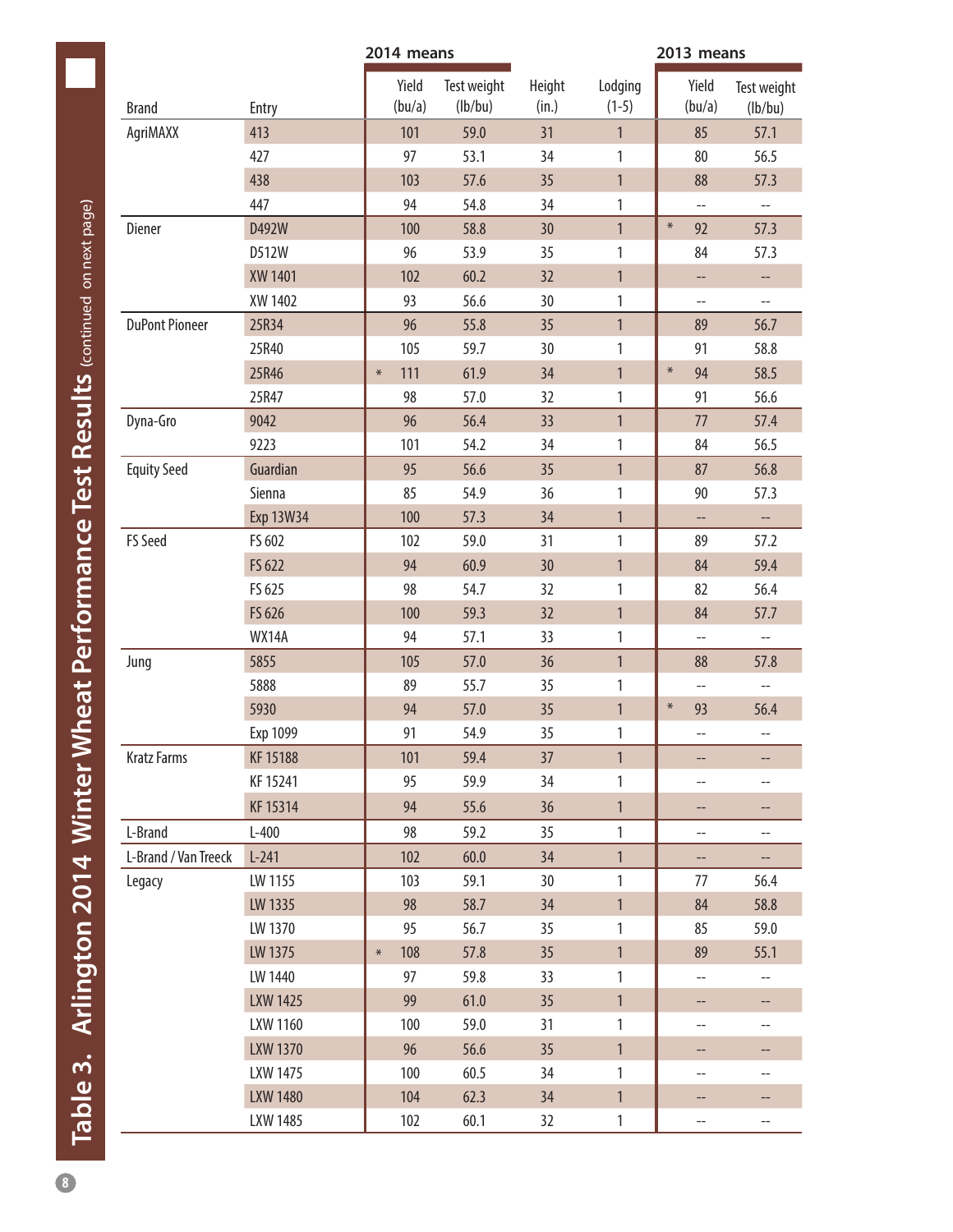|                   |                         | 2014 means      |                        |                 |                    | 2013 means               |                          |  |
|-------------------|-------------------------|-----------------|------------------------|-----------------|--------------------|--------------------------|--------------------------|--|
| <b>Brand</b>      | Entry                   | Yield<br>(bu/a) | Test weight<br>(lb/bu) | Height<br>(in.) | Lodging<br>$(1-5)$ | Yield<br>(bu/a)          | Test weight<br>(lb/bu)   |  |
| PIP               | 704                     | 102             | 57.2                   | 34              | $\mathbf{1}$       | --                       | $\overline{\phantom{a}}$ |  |
|                   | 721                     | 101             | 54.4                   | 35              | 1                  | $\ast$<br>92             | 56.7                     |  |
|                   | 722                     | 94              | 55.2                   | 34              | $\mathbf{1}$       | 80                       | 56.6                     |  |
|                   | 729                     | 102             | 61.3                   | 35              | 1                  | 87                       | 59.0                     |  |
|                   | 732                     | 91              | 56.8                   | 32              | $\mathbf{1}$       | 83                       | 56.9                     |  |
|                   | 733                     | 100             | 58.0                   | 32              | 1                  | $\ast$<br>99             | 57.6                     |  |
|                   | 734                     | 106<br>$\ast$   | 62.1                   | 35              | $\mathbf{1}$       | $\ast$<br>92             | 59.5                     |  |
|                   | 735                     | 106<br>$\ast$   | 59.6                   | 31              | 1                  | 91                       | 57.9                     |  |
|                   | 736                     | 99              | 57.4                   | 32              | $\mathbf{1}$       | --                       | --                       |  |
|                   | 737                     | 102             | 61.4                   | 33              | 1                  | $--$                     | --                       |  |
|                   | 738                     | 106<br>$\ast$   | 58.9                   | 31              | $\mathbf{1}$       | --                       | --                       |  |
|                   | 740                     | 96              | 55.1                   | 33              | 1                  | 80                       | 57.2                     |  |
|                   | 741                     | 111<br>$\ast$   | 60.4                   | 31              | $\mathbf{1}$       | --                       | --                       |  |
|                   | 748                     | 103             | 61.0                   | 34              | 1                  | 89                       | 58.9                     |  |
|                   | 752                     | 98              | 57.2                   | 32              | $\mathbf{1}$       | 81                       | 57.8                     |  |
|                   | 760                     | 101             | 59.3                   | 37              | 1                  | 91                       | 57.5                     |  |
|                   | 766                     | 103             | 60.5                   | 34              | $\mathbf{1}$       | --                       | --                       |  |
|                   | 767                     | 97              | 56.1                   | 32              | 1                  | $\qquad \qquad -$        | $\overline{\phantom{a}}$ |  |
|                   | 782                     | 101             | 60.7                   | 32              | $\mathbf{1}$       | $\ast$<br>92             | 60.9                     |  |
|                   | 783                     | 90              | 58.2                   | 33              | 1                  | 87                       | 58.0                     |  |
|                   | 792                     | 104             | 61.2                   | 35              | $\mathbf{1}$       | $\overline{\phantom{a}}$ |                          |  |
| Pro Seed Genetics | PRO 200                 | 89              | 57.5                   | 35              | 1                  | 89                       | 59.4                     |  |
|                   | <b>PRO 240</b>          | 92              | 57.5                   | 37              | $\mathbf{1}$       | --                       | --                       |  |
|                   | PRO 260                 | 101             | 56.4                   | 32              | 1                  | 82                       | 57.6                     |  |
|                   | <b>PRO 320A</b>         | 104             | 59.9                   | 38              | $\mathbf{1}$       | 83                       | 57.9                     |  |
|                   | <b>PRO Ex 310</b>       | 96              | 56.1                   | 33              | 1                  | 91                       | 57.4                     |  |
|                   | <b>PRO Ex 370</b>       | 96              | 55.6                   | 32              | 1                  | 81                       | 57.5                     |  |
|                   | <b>PRO Ex 380</b>       | 97              | 59.7                   | 31              | 1                  | 87                       | 60.5                     |  |
|                   | <b>PRO Ex 400</b>       | 91              | 57.9                   | 32              | $\mathbf{1}$       | --                       | --                       |  |
|                   | PRO Ex 410              | 94              | 56.4                   | 33              | 1                  | --                       | $\overline{\phantom{a}}$ |  |
| Public            | Hopewell                | 91              | 57.2                   | 36              | $\mathbf{1}$       | 79                       | 58.5                     |  |
|                   | Kaskaskia               | 98              | 60.6                   | 37              | 1                  | 89                       | 59.9                     |  |
|                   | Otsego                  | 96              | 59.0                   | 35              | $\mathbf{1}$       | --                       | $\Box$                   |  |
|                   | <b>Red Devil Brand</b>  | 100             | 61.4                   | 35 <sub>5</sub> | 1                  | 83                       | 59.1                     |  |
|                   | <b>Red Dragon Brand</b> | 96              | 55.8                   | 37              | $\mathbf{1}$       |                          |                          |  |
|                   | Sunburst                | 100             | 61.0                   | 30              | 1                  | 83                       | 59.6                     |  |
| Syngenta          | SY 474                  | 95              | 58.3                   | 36              | 1                  | --                       | --                       |  |
|                   | SY 483                  | 107<br>$\ast$   | 58.3                   | 34              | 1                  | 80                       | 55.2                     |  |
|                   | M09L-9547               | 99              | 59.3                   | 35              | $\mathbf{1}$       | --                       | --                       |  |
| Van Treeck        | XL 334                  | 97              | 60.0                   | 34              | $\mathbf{1}$       | 87                       | 59.7                     |  |
|                   | Mean                    | 98              | 58.1                   | 33              | 1                  | 85                       | 57.6                     |  |
|                   | LSD(.10)                | 5               | $0.9\,$                | $\overline{2}$  | NS                 | $\overline{7}$           | 1.2                      |  |

\* Yield is not significantly different (0.10 level) than that of the highest yielding cultivar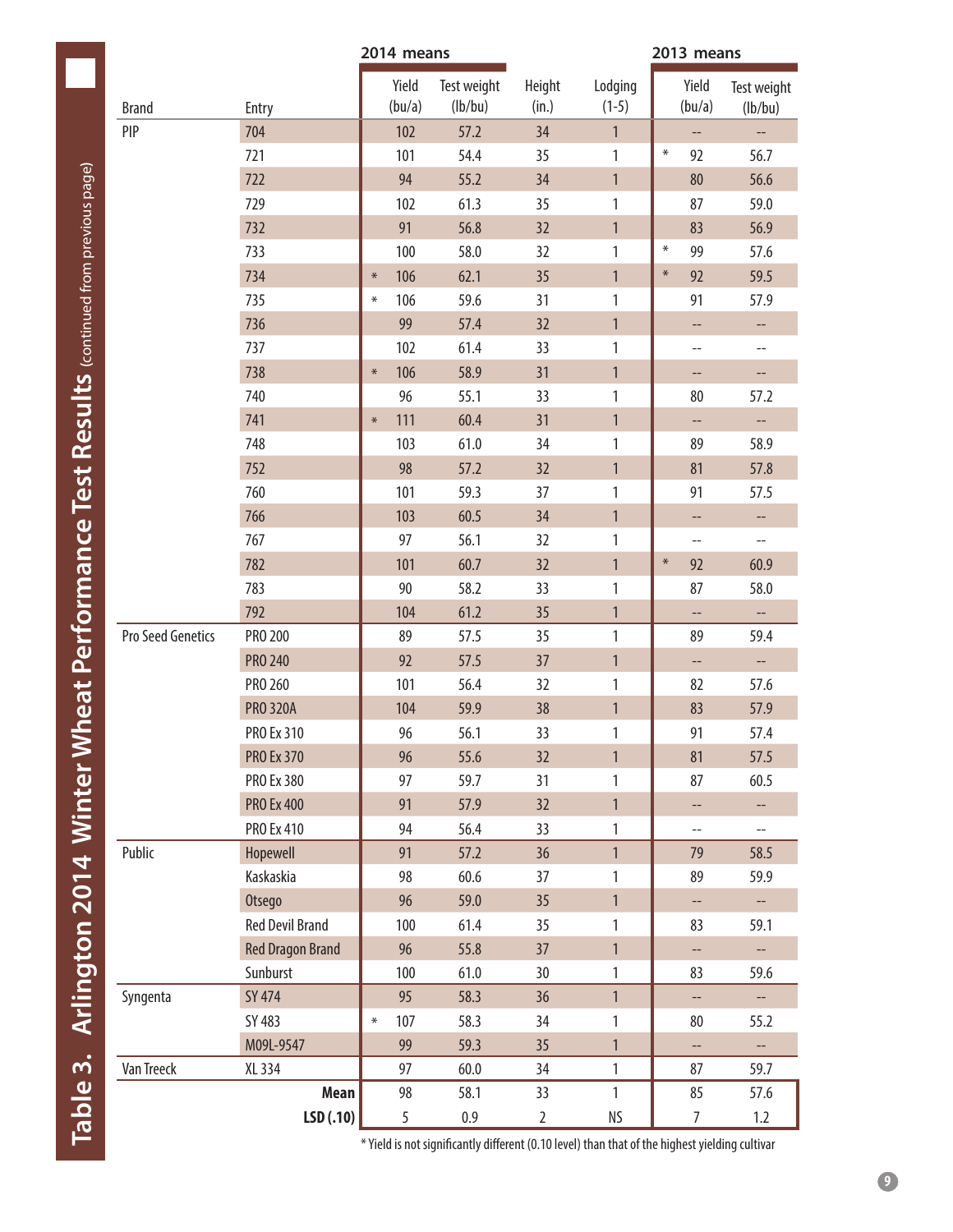|                       |                  | 2014 means      |                        |                 |                    | 2013 means             |                          |                          |  |
|-----------------------|------------------|-----------------|------------------------|-----------------|--------------------|------------------------|--------------------------|--------------------------|--|
| <b>Brand</b>          | Entry            | Yield<br>(bu/a) | Test weight<br>(lb/bu) | Height<br>(in.) | Lodging<br>$(1-5)$ | FHB Index <sup>1</sup> | Yield<br>(bu/a)          | Test weight<br>(lb/bu)   |  |
| AgriMAXX              | 413              | 105             | 58.1                   | 31              | 1.0                | $\overline{7}$         | $\ast$<br>104            | 60.1                     |  |
|                       | 427              | 102             | 56.1                   | 34              | 1.0                | 25                     | 86                       | 58.4                     |  |
|                       | 438              | 101             | 56.3                   | 32              | 1.0                | 38                     | 87                       | 57.7                     |  |
|                       | 447              | 96              | 55.5                   | 33              | $1.0\,$            | 18                     | $\overline{\phantom{a}}$ | $\overline{\phantom{a}}$ |  |
| Diener                | D492W            | 102             | 58.3                   | 29              | 1.0                | 10                     | 101<br>$\ast$            | 59.5                     |  |
|                       | D512W            | 101             | 56.3                   | 33              | 1.0                | 36                     | 84                       | 57.7                     |  |
|                       | XW 1401          | 110<br>$\ast$   | 58.4                   | 30 <sup>°</sup> | 1.0                | 13                     | --                       | --                       |  |
|                       | XW 1402          | 93              | 57.6                   | 31              | 1.0                | 56                     | $\overline{\phantom{a}}$ | $\overline{\phantom{a}}$ |  |
| <b>DuPont Pioneer</b> | 25R34            | $\ast$<br>111   | 57.9                   | 33              | 1.0                | 11                     | 105<br>$\ast$            | 59.4                     |  |
|                       | 25R40            | 107             | 58.6                   | 28              | 1.0                | 25                     | 83                       | 59.9                     |  |
|                       | 25R46            | 104             | 59.3                   | 31              | 1.0                | 11                     | 90                       | 60.7                     |  |
|                       | 25R47            | 104             | 57.3                   | 31              | 1.0                | 13                     | 103<br>$\ast$            | 59.7                     |  |
| Dyna-Gro              | 9042             | 94              | 57.7                   | 30 <sup>°</sup> | 1.0                | 27                     | 89                       | 58.9                     |  |
|                       | 9223             | 101             | 55.9                   | 34              | 1.0                | 21                     | 95<br>$\ast$             | 58.5                     |  |
| <b>Equity Seed</b>    | Guardian         | 95              | 58.7                   | 32              | 1.0                | 19                     | 79                       | 59.2                     |  |
|                       | Sienna           | 106             | 57.4                   | 35              | 1.0                | 24                     | 84                       | 58.9                     |  |
|                       | <b>Exp 13W34</b> | 95              | 55.7                   | 32              | 1.0                | 32                     | --                       | --                       |  |
| FS Seed               | FS 602           | $\ast$<br>109   | 58.8                   | 30 <sup>°</sup> | 1.0                | 14                     | $\ast$<br>98             | 59.4                     |  |
|                       | FS 622           | 96              | 60.4                   | 31              | 1.0                | 19                     | 96<br>$\ast$             | 61.8                     |  |
|                       | FS 625           | 99              | 56.1                   | 31              | 1.0                | 33                     | 86                       | 58.1                     |  |
|                       | FS 626           | 106             | 58.4                   | 31              | 1.0                | 8                      | 85                       | 59.0                     |  |
|                       | <b>WX14A</b>     | $\ast$<br>108   | 58.9                   | 33              | 1.0                | 15                     | $\overline{\phantom{a}}$ | $\overline{\phantom{a}}$ |  |
| Jung                  | 5855             | 100             | 56.4                   | 31              | 1.0                | 22                     | 93                       | 59.3                     |  |
|                       | 5888             | 106             | 57.3                   | 35              | 1.0                | 26                     | --                       |                          |  |
|                       | 5930             | 97              | 59.0                   | 31              | 1.0                | 19                     | 92                       | 60.1                     |  |
|                       | Exp 1099         | 99              | 58.2                   | 34              | 1.0                | 14                     | --                       | ÷                        |  |
| <b>Kratz Farms</b>    | KF 15188         | 100             | 58.8                   | 33 <sup>°</sup> | 1.0                | 10                     |                          |                          |  |
|                       | KF 15241         | $\ast$<br>108   | 61.2                   | 32              | 1.0                | 28                     | $\overline{a}$           | $-\!$ –                  |  |
|                       | KF 15314         | 100             | 57.9                   | 34              | $1.0$              | 31                     | --                       | ÷÷                       |  |
| L-Brand               | $L-400$          | 96              | 58.2                   | 34              | 1.0                | 13                     | $\overline{\phantom{a}}$ | --                       |  |
| L-Brand / Van Treeck  | $L-241$          | 104             | 60.5                   | 33 <sup>°</sup> | 1.0                | 14                     | $\rightarrow$            | н,                       |  |
| Legacy                | LW 1155          | 103             | 58.1                   | 31              | $1.0\,$            | 23                     | 92                       | 59.8                     |  |
|                       | LW 1335          | $\ast$<br>109   | 59.9                   | 34              | 1.3                | 17                     | 98<br>$\ast$             | 62.0                     |  |
|                       | LW 1370          | 92              | 57.7                   | 32              | $1.0\,$            | 15                     | 93                       | 59.5                     |  |
|                       | LW 1375          | 101             | 57.2                   | 32              | 1.0                | 22                     | 95<br>$\ast$             | 60.1                     |  |
|                       | LW 1440          | 108<br>$\ast$   | 60.4                   | 33              | 1.0                | 23                     | $\overline{\phantom{a}}$ | --                       |  |
|                       | LXW 1425         | 105             | 59.5                   | 32              | 1.0                | 11                     | --                       | --                       |  |
|                       | LXW 1160         | 100             | 58.0                   | 29              | 1.0                | 24                     | $\overline{\phantom{a}}$ | $\overline{\phantom{a}}$ |  |
|                       | LXW 1370         | 98              | 58.3                   | 32              | 1.0                | 11                     |                          |                          |  |
|                       | LXW 1475         | 103             | 60.0                   | 33              | 1.0                | $\mathbf{1}$           | --                       | --                       |  |
|                       | LXW 1480         | 108<br>$\ast$   | 60.3                   | 31              | $1.0\,$            | $8\,$                  |                          |                          |  |
|                       | LXW 1485         | 107             | 58.4                   | 30              | 1.0                | 11                     | $-\!$ $\!-$              | --                       |  |

<span id="page-9-0"></span>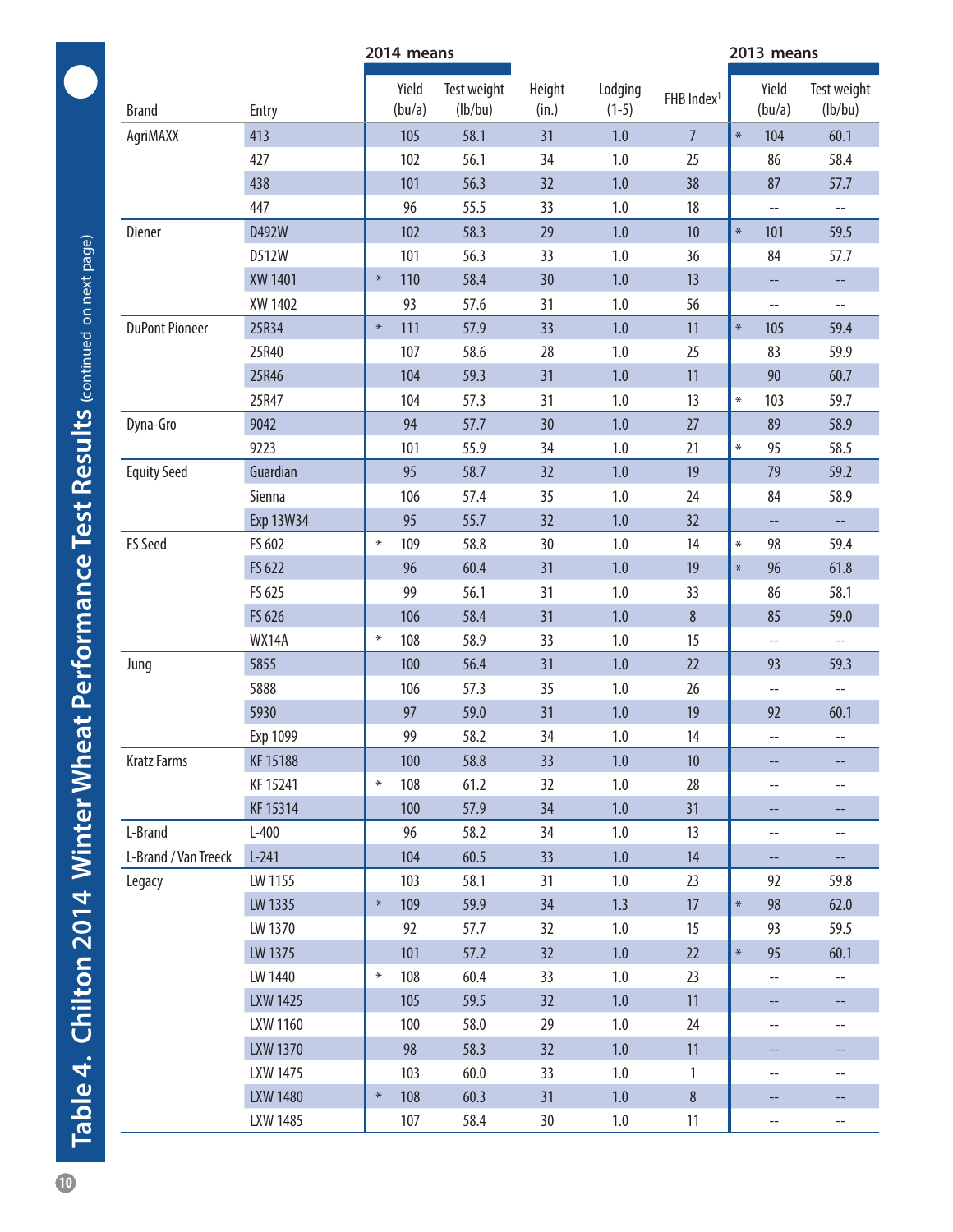|                   |                         | 2014 means |                 |                        |                 |                    |                        | 2013 means |                          |                                                     |  |
|-------------------|-------------------------|------------|-----------------|------------------------|-----------------|--------------------|------------------------|------------|--------------------------|-----------------------------------------------------|--|
| <b>Brand</b>      | Entry                   |            | Yield<br>(bu/a) | Test weight<br>(lb/bu) | Height<br>(in.) | Lodging<br>$(1-5)$ | FHB Index <sup>1</sup> |            | Yield<br>(bu/a)          | Test weight<br>(lb/bu)                              |  |
| PIP               | 704                     |            | 105             | 58.1                   | 32              | 1.0                | 25                     |            | --                       | $\overline{\phantom{a}}$                            |  |
|                   | 721                     |            | 107             | 56.7                   | 34              | 1.0                | 35                     |            | 87                       | 57.6                                                |  |
|                   | 722                     |            | 96              | 57.2                   | 32              | 1.0                | 24                     |            | 85                       | 58.1                                                |  |
|                   | 729                     |            | 105             | 60.1                   | 31              | 1.0                | 19                     | $\ast$     | 97                       | 61.2                                                |  |
|                   | 732                     |            | 90              | 57.3                   | 28              | 1.0                | $\overline{2}$         |            | 82                       | 58.6                                                |  |
|                   | 733                     |            | 106             | 57.5                   | 30              | 1.0                | 8                      | $\ast$     | 98                       | 58.8                                                |  |
|                   | 734                     |            | 107             | 60.0                   | 32              | 1.0                | $6\phantom{.}6$        | $\ast$     | 97                       | 61.3                                                |  |
|                   | 735                     | $\ast$     | 114             | 58.6                   | 31              | 1.0                | 15                     | $\ast$     | 97                       | 59.6                                                |  |
|                   | 736                     | $\ast$     | 113             | 58.5                   | 32              | 1.0                | $\overline{7}$         |            | $-\!$                    |                                                     |  |
|                   | 737                     | $\ast$     | 109             | 60.7                   | 32              | 1.0                | 15                     |            | $-\!$                    | --                                                  |  |
|                   | 738                     | $*$        | 109             | 57.1                   | 29              | 1.0                | 32                     |            | --                       | --                                                  |  |
|                   | 740                     |            | 104             | 57.5                   | 31              | 1.0                | 34                     |            | 86                       | 57.6                                                |  |
|                   | 741                     | $\ast$     | 111             | 59.0                   | 29              | 1.0                | 12                     |            | --                       | $\overline{\phantom{a}}$                            |  |
|                   | 748                     |            | 103             | 59.1                   | 33              | 1.0                | 8                      | $\ast$     | 95                       | 61.1                                                |  |
|                   | 752                     |            | 101             | 58.2                   | 32              | 1.0                | $\bf 8$                |            | 86                       | 58.2                                                |  |
|                   | 760                     |            | 106             | 58.6                   | 34              | 1.0                | 22                     |            | 92                       | 61.1                                                |  |
|                   | 766                     |            | 106             | 60.5                   | 34              | 1.0                | $\overline{9}$         |            | --                       |                                                     |  |
|                   | 767                     |            | 99              | 58.0                   | 32              | 1.0                | 26                     |            | $\overline{\phantom{a}}$ | $\hspace{0.05cm} -\hspace{0.05cm} -\hspace{0.05cm}$ |  |
|                   | 782                     |            | 93              | 60.4                   | 30              | 1.8                | $\mathbf{1}$           |            | 91                       | 63.6                                                |  |
|                   | 783                     | $\ast$     | 109             | 59.3                   | 33              | 1.0                | 20                     |            | 89                       | 59.8                                                |  |
|                   | 792                     |            | 103             | 59.8                   | 33              | 1.0                | 17                     |            | $-\!$                    |                                                     |  |
| Pro Seed Genetics | PRO 200                 |            | 96              | 59.6                   | 35              | 1.0                | 35                     | $\ast$     | 99                       | 61.0                                                |  |
|                   | <b>PRO 240</b>          |            | 104             | 58.9                   | 37              | 1.0                | 27                     |            | $-\!$                    | $\overline{\phantom{a}}$                            |  |
|                   | PRO 260                 |            | 103             | 57.0                   | 31              | 1.0                | 44                     |            | 93                       | 58.7                                                |  |
|                   | <b>PRO 320A</b>         | $\ast$     | 113             | 59.1                   | 36              | 1.0                | 16                     |            | 84                       | 60.2                                                |  |
|                   | PRO Ex 310              |            | 97              | 57.5                   | 30              | 1.0                | 26                     |            | 91                       | 58.9                                                |  |
|                   | <b>PRO Ex 370</b>       |            | 104             | 57.0                   | 31              | 1.0                | 48                     |            | 91                       | 58.7                                                |  |
|                   | <b>PRO Ex 380</b>       |            | 106             | 61.2                   | 30              | 2.0                | 11                     |            | 90                       | 63.2                                                |  |
|                   | <b>PRO Ex 400</b>       |            | 104             | 58.3                   | 31              | 1.0                | 35                     |            | --                       |                                                     |  |
|                   | PRO Ex 410              |            | 106             | 58.2                   | 32              | $1.0\,$            | 23                     |            | $\overline{\phantom{a}}$ | $\hspace{0.05cm} -\hspace{0.05cm} -\hspace{0.05cm}$ |  |
| Public            | Hopewell                |            | 97              | 57.9                   | 34              | 1.0                | 12                     | $\ast$     | 94                       | 60.6                                                |  |
|                   | Kaskaskia               |            | 105             | 60.6                   | 35              | 1.5                | 16                     | $\ast$     | 95                       | 62.2                                                |  |
|                   | Otsego                  |            | 91              | 57.7                   | 33              | 1.0                | 25                     |            | --                       | $\hspace{0.05cm} \dashrightarrow$                   |  |
|                   | <b>Red Devil Brand</b>  |            | 101             | 59.7                   | 35              | 1.0                | 17                     | $\ast$     | 98                       | 60.7                                                |  |
|                   | <b>Red Dragon Brand</b> |            | 104             | 57.9                   | 36              | 1.0                | 21                     |            | --                       | --                                                  |  |
|                   | Sunburst                |            | 97              | 59.6                   | 29              | 1.0                | 11                     | $\ast$     | 103                      | 62.5                                                |  |
| Syngenta          | <b>SY 474</b>           |            | 106             | 59.1                   | 33              | 1.0                | 20                     |            | $\overline{\phantom{a}}$ | $\hspace{0.05cm} -$                                 |  |
|                   | SY 483                  |            | 103             | 57.1                   | 33              | 1.0                | 19                     |            | 89                       | 59.6                                                |  |
|                   | M09L-9547               |            | 104             | 59.8                   | 32              | 1.0                | 23                     |            | --                       |                                                     |  |
| Van Treeck        | XL 334                  |            | 107             | 59.7                   | 34              | 1.3                | 18                     | $\ast$     | 103                      | 61.0                                                |  |
|                   | Mean                    |            | 103             | 58.4                   | 32              | $1.0\,$            | 20                     |            | 89                       | 59.6                                                |  |
|                   | LSD(.10)                |            | 6               | $1.0\,$                | $\overline{2}$  | 0.2                | 15                     |            | 11                       | 1.1                                                 |  |

\* Yield is not significantly different (0.10 level) than that of the highest yielding cultivar

<sup>1</sup> FHB Index (Fusarium head blight index) = (% severity x % incidence) / 100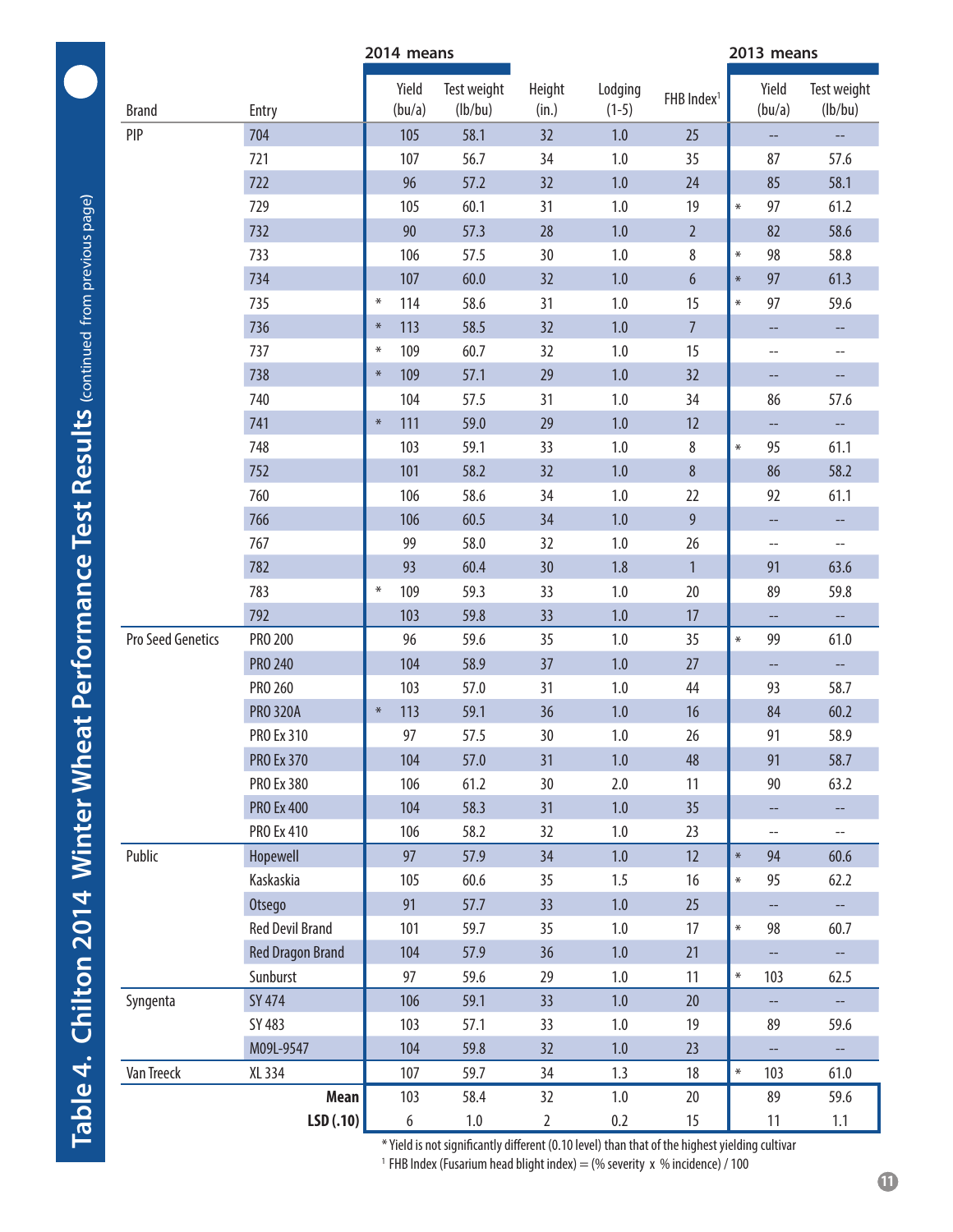<span id="page-11-0"></span>

|                       |                  |        | 2014 means      |                        |                 |                    |                        |
|-----------------------|------------------|--------|-----------------|------------------------|-----------------|--------------------|------------------------|
| <b>Brand</b>          | Entry            |        | Yield<br>(bu/a) | Test weight<br>(lb/bu) | Height<br>(in.) | Lodging<br>$(1-5)$ | FHB Index <sup>1</sup> |
| AgriMAXX              | 413              | $\ast$ | 102             | 57.8                   | 30              | $\mathbf{1}$       | $\mathbf{1}$           |
|                       | 427              |        | 99              | 55.0                   | 34              | 1                  | 7                      |
|                       | 438              |        | 97              | 56.9                   | 33              | $\mathbf{1}$       | 11                     |
|                       | 447              |        | 93              | 54.0                   | 32              | 1                  | $\pmb{0}$              |
| Diener                | D492W            | $\ast$ | 102             | 58.3                   | 31              | $\overline{1}$     | $\overline{3}$         |
|                       | D512W            |        | 99              | 54.4                   | 34              | 1                  | 8                      |
|                       | XW 1401          |        | 100             | 58.2                   | 33              | $\mathbf{1}$       | $\overline{3}$         |
|                       | XW 1402          | $\ast$ | 106             | 55.4                   | 32              | 1                  | $\mathbf{1}$           |
| <b>DuPont Pioneer</b> | 25R34            |        | 96              | 56.7                   | 33              | $\mathbf{1}$       | 10                     |
|                       | 25R40            |        | 97              | 58.4                   | 30              | $\mathbf{1}$       | 17                     |
|                       | 25R46            | $\ast$ | 109             | 59.5                   | 32              | $\mathbf{1}$       | $\overline{2}$         |
|                       | 25R47            |        | 95              | 55.6                   | 32              | 1                  | 15                     |
| Dyna-Gro              | 9042             |        | 100             | 57.1                   | 32              | $\overline{1}$     | $\pmb{0}$              |
|                       | 9223             | $\ast$ | 107             | 55.2                   | 36              | 1                  | $\overline{3}$         |
| <b>Equity Seed</b>    | Guardian         |        | 90              | 56.7                   | 33              | $\mathbf{1}$       | 14                     |
|                       | Sienna           |        | 97              | 56.7                   | 37              | 1                  | $\pmb{0}$              |
|                       | <b>Exp 13W34</b> |        | 89              | 56.2                   | 32              | $\mathbf{1}$       | 21                     |
| <b>FS Seed</b>        | FS 602           |        | 88              | 57.9                   | 30              | $\mathbf{1}$       | $\mathbf{3}$           |
|                       | FS 622           |        | 101             | 60.8                   | 32              | $\mathbf{1}$       | $\overline{2}$         |
|                       | FS 625           |        | 95              | 53.4                   | 34              | $\mathbf{1}$       | 7                      |
|                       | FS 626           |        | 100             | 58.3                   | 31              | $\mathbf{1}$       | $\pmb{0}$              |
|                       | <b>WX14A</b>     | $\ast$ | 102             | 57.6                   | 34              | 1                  | 4                      |
| Jung                  | 5855             |        | 95              | 56.0                   | 34              | $\mathbf{1}$       | 22                     |
|                       | 5888             |        | 99              | 57.4                   | 38              | 1                  | $\mathbf{1}$           |
|                       | 5930             |        | 99              | 57.2                   | 34              | $\mathbf{1}$       | $\pmb{0}$              |
|                       | Exp 1099         |        | 94              | 55.1                   | 34              | 1                  | 9                      |
| <b>Kratz Farms</b>    | KF 15188         |        | 99              | 57.8                   | 36              | $\mathbf{1}$       | $\pmb{0}$              |
|                       | KF 15241         |        | 95              | 58.9                   | 34              | 1                  | $\overline{2}$         |
|                       | KF 15314         |        | 101             | 56.4                   | 35 <sub>2</sub> | $\mathbf{1}$       | $\pmb{0}$              |
| L-Brand               | $L-400$          |        | 97              | 58.3                   | 34              | $\mathbf{1}$       | $\mathbf{1}$           |
| L-Brand / Van Treeck  | $L-241$          |        | 99              | 59.3                   | 34              | $\overline{1}$     | $\pmb{0}$              |
| Legacy                | LW 1155          |        | 99              | 57.8                   | 30              | $\mathbf{1}$       | $\mathsf{3}$           |
|                       | LW 1335          |        | 98              | 58.7                   | 36              | $\mathbf{1}$       | $\pmb{0}$              |
|                       | LW 1370          |        | 100             | 57.3                   | 34              | $\mathbf{1}$       | 8                      |
|                       | LW 1375          |        | 98              | 56.3                   | 34              | $\mathbf{1}$       | 14                     |
|                       | LW 1440          |        | 100             | 59.1                   | 33              | $\mathbf{1}$       | $\mathbf{1}$           |
|                       | LXW 1425         |        | 98              | 58.9                   | 34              | $\mathbf{1}$       | $\pmb{0}$              |
|                       | LXW 1160         |        | 96              | 58.2                   | 31              | $\mathbf{1}$       | 16                     |
|                       | <b>LXW 1370</b>  |        | 97              | 57.7                   | 34              | $\mathbf{1}$       | 20                     |
|                       | LXW 1475         |        | 94              | 59.5                   | 35              | 1                  | 13                     |
|                       | <b>LXW 1480</b>  | $\ast$ | 106             | 60.5                   | 34              | $\mathbf{1}$       | 5                      |
|                       | LXW 1485         | $\ast$ | 106             | 58.2                   | 32              | $\mathbbm{1}$      | $\pmb{0}$              |

Table 5. Fond du Lac 2014 Winter Wheat Performance Test Results continued on next page) **12 Table 5. Fond du Lac 2014 Winter Wheat Performance Test Results (**continued on next page**)**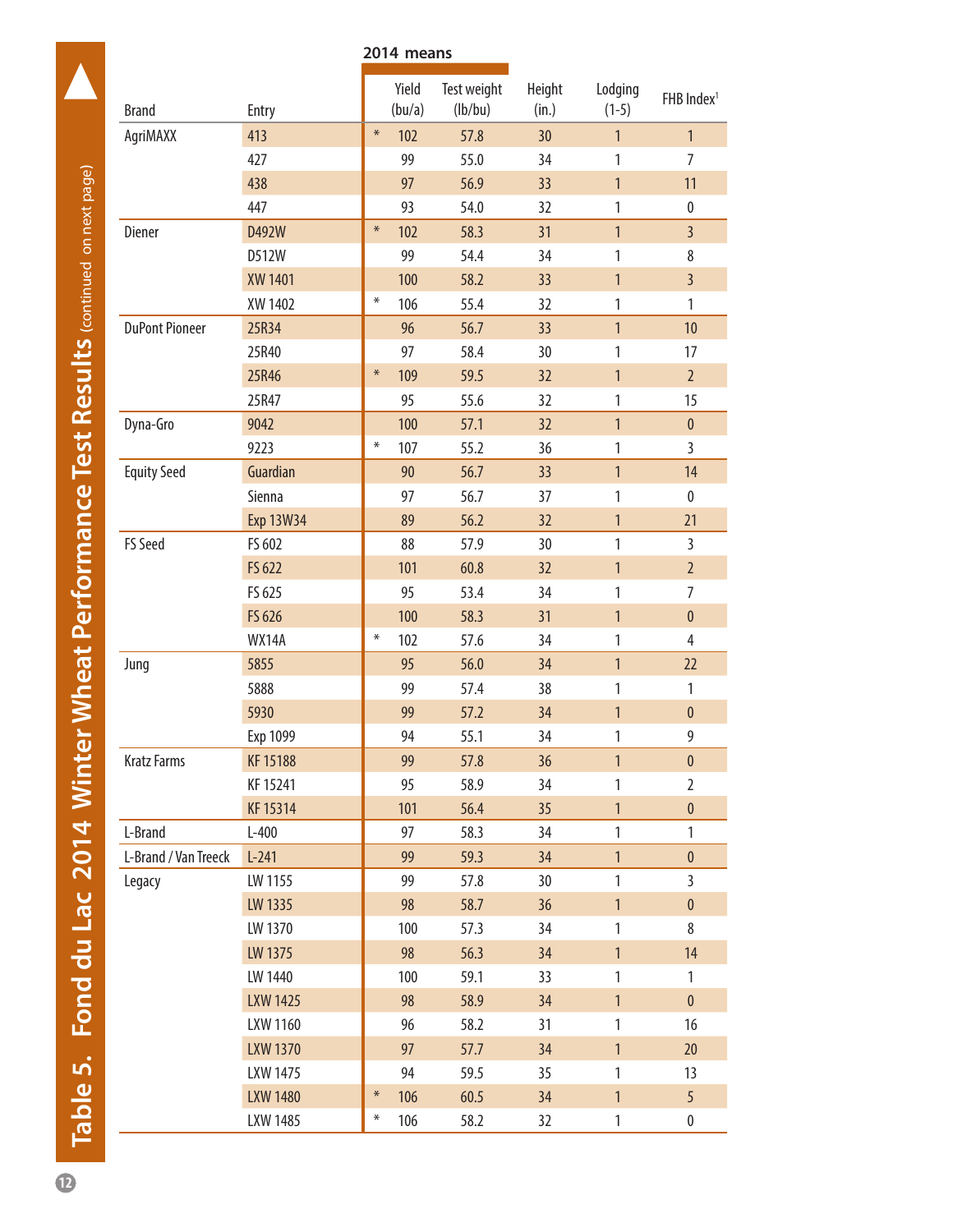|                   |                         | 2014 means |                 |                        |                 |                    |                        |
|-------------------|-------------------------|------------|-----------------|------------------------|-----------------|--------------------|------------------------|
| <b>Brand</b>      | Entry                   |            | Yield<br>(bu/a) | Test weight<br>(lb/bu) | Height<br>(in.) | Lodging<br>$(1-5)$ | FHB Index <sup>1</sup> |
| PIP               | 704                     |            | 100             | 57.1                   | 34              | $\mathbf{1}$       | 10                     |
|                   | 721                     | ⋇          | 104             | 54.9                   | 35              | $\mathbf{1}$       | $\overline{2}$         |
|                   | 722                     |            | 94              | 54.5                   | 33              | $\mathbf{1}$       | 22                     |
|                   | 729                     |            | 96              | 58.9                   | 36              | 1                  | 23                     |
|                   | 732                     |            | 93              | 57.3                   | 30              | $\overline{1}$     | $6\,$                  |
|                   | 733                     |            | 101             | 58.3                   | 31              | 1                  | 17                     |
|                   | 734                     |            | 96              | 60.4                   | 33              | $\mathbf{1}$       | 11                     |
|                   | 735                     | $\ast$     | 105             | 58.2                   | 32              | $\mathbf{1}$       | $\pmb{0}$              |
|                   | 736                     | $\ast$     | 103             | 57.1                   | 33              | $\mathbf{1}$       | $\pmb{0}$              |
|                   | 737                     | $\ast$     | 106             | 60.4                   | 33              | $\mathbf{1}$       | 14                     |
|                   | 738                     | $\ast$     | 102             | 56.6                   | 30              | $\mathbf{1}$       | $\pmb{0}$              |
|                   | 740                     |            | 94              | 54.9                   | 32              | 1                  | $\overline{4}$         |
|                   | 741                     |            | 97              | 58.6                   | 30              | $\mathbf{1}$       | $\mathbf{1}$           |
|                   | 748                     |            | 99              | 59.3                   | 34              | 1                  | $\mathbf{1}$           |
|                   | 752                     |            | 99              | 56.9                   | 32              | $\mathbf{1}$       | $\pmb{0}$              |
|                   | 760                     |            | 101             | 58.9                   | 40              | $\mathbf{1}$       | 22                     |
|                   | 766                     | $\ast$     | 103             | 59.3                   | 36              | $\mathbf{1}$       | 25                     |
|                   | 767                     |            | 98              | 55.4                   | 31              | $\mathbf{1}$       | $\mathbf{1}$           |
|                   | 782                     | $\ast$     | 103             | 58.4                   | 31              | $\mathbf{1}$       | $\pmb{0}$              |
|                   | 783                     |            | 93              | 57.6                   | 31              | 1                  | 4                      |
|                   | 792                     |            | 100             | 59.3                   | 34              | $\mathbf{1}$       | $\overline{3}$         |
| Pro Seed Genetics | PRO 200                 |            | 93              | 58.7                   | 35              | $\mathbf{1}$       | 13                     |
|                   | <b>PRO 240</b>          |            | 97              | 57.9                   | 40              | $\mathbf{1}$       | 9                      |
|                   | PRO 260                 |            | 96              | 54.4                   | 31              | $\mathbf{1}$       | $\overline{3}$         |
|                   | <b>PRO 320A</b>         |            | 91              | 58.5                   | 37              | $\mathbf{1}$       | 27                     |
|                   | PRO Ex 310              |            | 93              | 56.3                   | 31              | 1                  | 13                     |
|                   | <b>PRO Ex 370</b>       |            | 99              | 55.1                   | 32              | $\mathbf{1}$       | $\,8\,$                |
|                   | PRO Ex 380              |            | 96              | 57.8                   | 31              | 1                  | $\overline{2}$         |
|                   | <b>PRO Ex 400</b>       |            | 93              | 58.9                   | 33              | $\mathbf{1}$       | $\mathbf{1}$           |
|                   | PRO Ex 410              | $\ast$     | 102             | 57.7                   | 34              | $\mathbf{1}$       | $\pmb{0}$              |
| Public            | Hopewell                |            | 94              | 57.8                   | 40              | $\mathbf{1}$       | $\mathbf{1}$           |
|                   | Kaskaskia               |            | 96              | 59.8                   | 37              | $\mathbf{1}$       | $\overline{3}$         |
|                   | Otsego                  |            | 95              | 58.8                   | 40              | $\mathbf{1}$       | 13                     |
|                   | <b>Red Devil Brand</b>  |            | 95              | 58.7                   | 37              | $\mathbf{1}$       | 21                     |
|                   | <b>Red Dragon Brand</b> |            | 92              | 56.7                   | 38              | $\mathbf{1}$       | $\pmb{0}$              |
|                   | Sunburst                |            | 88              | 58.4                   | 29              | $\mathbf{1}$       | 4                      |
| Syngenta          | SY 474                  | $\ast$     | 102             | 58.8                   | 36              | $\mathbf{1}$       | $\mathbf{1}$           |
|                   | SY 483                  | $\ast$     | 104             | 56.5                   | 34              | $\mathbf{1}$       | 16                     |
|                   | M09L-9547               | $\ast$     | 103             | 60.2                   | 35              | $\mathbf{1}$       | 5                      |
| Van Treeck        | XL 334                  |            | 101             | 59.1                   | 36              | $\mathbf{1}$       | $\pmb{0}$              |
|                   | Mean                    |            | 98              | 57.6                   | 34              | $\mathbf{1}$       | $\overline{7}$         |
|                   | LSD(.10)                |            | $\overline{7}$  | $1.0\,$                | $\overline{2}$  | ΝS                 | 16                     |

\* Yield is not significantly different (0.10 level) than that of the highest yielding cultivar <sup>1</sup> FHB Index (Fusarium head blight index) = (% severity x % incidence) / 100

l